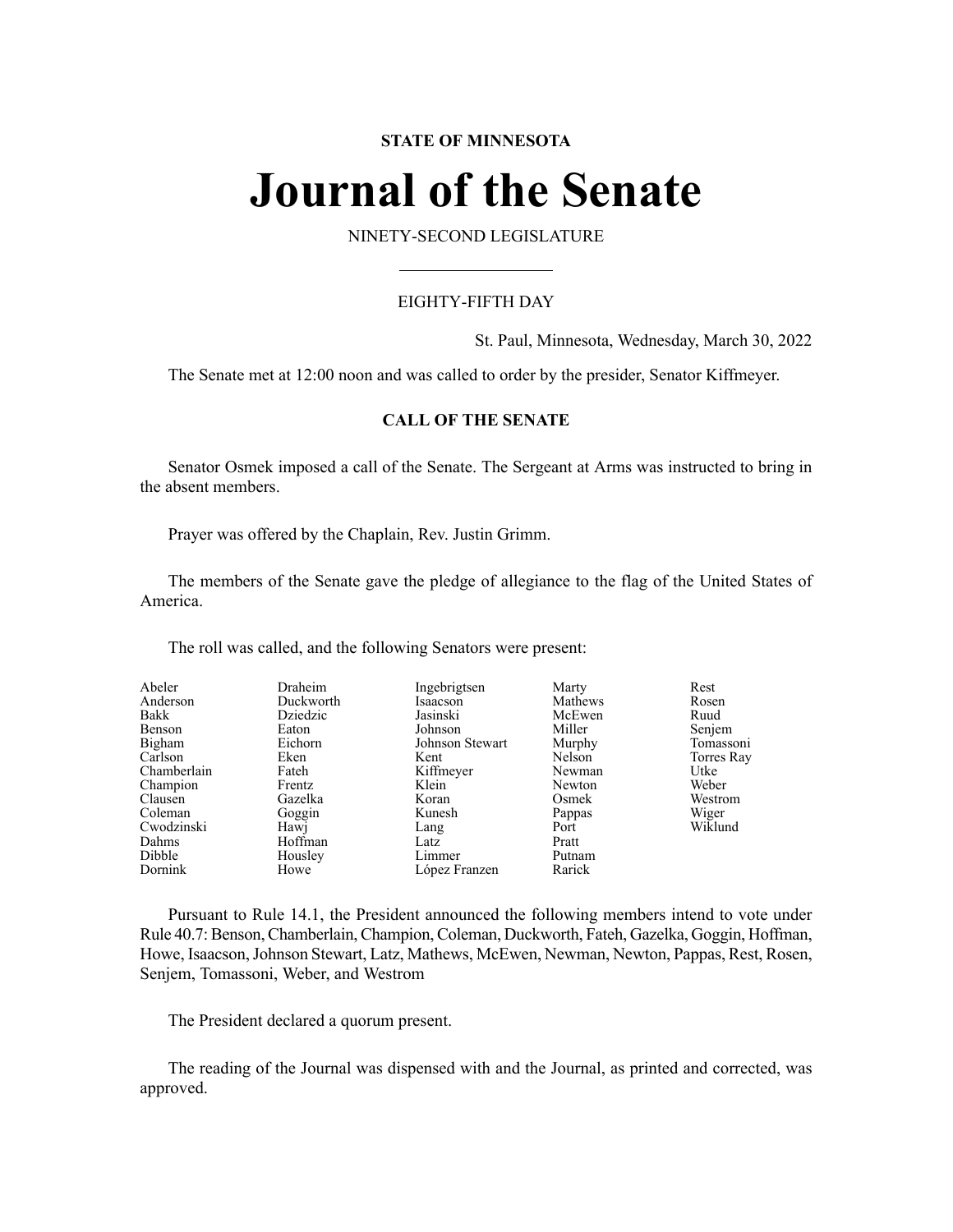#### **REPORTS OF COMMITTEES**

Senator Miller moved that the Committee Reports at the Desk be now adopted, with the exception of the reports on S.F. Nos. 4131 and 3665. The motion prevailed.

## **Senator Ingebrigtsen from the Committee on Environment and Natural Resources Finance, to which was re-referred**

**S.F. No. 4131:** A bill for an act relating to natural resources; proposing an amendment to the Minnesota Constitution, article XI, section 14; providing for the renewal of the environment and natural resources trust fund; making changes to the Legislative-Citizen Commission on Minnesota Resources; amending Minnesota Statutes 2020, sections 116P.05, subdivision 1; 349A.08, subdivision 5.

Reports the same back with the recommendation that the bill be amended as follows:

Page 2, after line 2, insert:

#### "Sec. 2. **CONSTITUTIONAL AMENDMENT PROPOSED.**

An amendment to the Minnesota Constitution is proposed to the people. If the amendment is adopted, a section shall be added to article XI, to read:

Sec. 16. **Water improvement fund.** A water improvement fund is created in the state treasury. The assets of the fund shall be appropriated by law for the public purpose of construction, repair, and improvement of public water systems and related facilities. Not less than 50 percent of the net proceeds from any state-operated lottery must be credited to the water improvement fund until the year 2050."

Page 2, line 4, delete "amendment" and insert "amendments"

Page 2, line 10, delete the comma and insert a semicolon

Page 2, line 11, delete ", and" and insert a semicolon and after "money" insert "; and to transfer the remaining 50 percent of the net proceeds from the state-operated lottery to a new water improvement fund for the construction, repair, and improvement of public water systems and related facilities"

Page 2, line 16, after "Renewal" insert "and Water Improvement Fund Creation"

Page 4, after line 7, insert:

**"EFFECTIVE DATE.** If the constitutional amendments in article 1, sections 1 and 2, are approved by the voters at the 2024 general election, this section is effective January 1, 2025."

Page 4, before line 8, insert:

#### "Sec. 3. **[446A.077] WATER SYSTEM IMPROVEMENT FUND RECOMMENDATIONS.**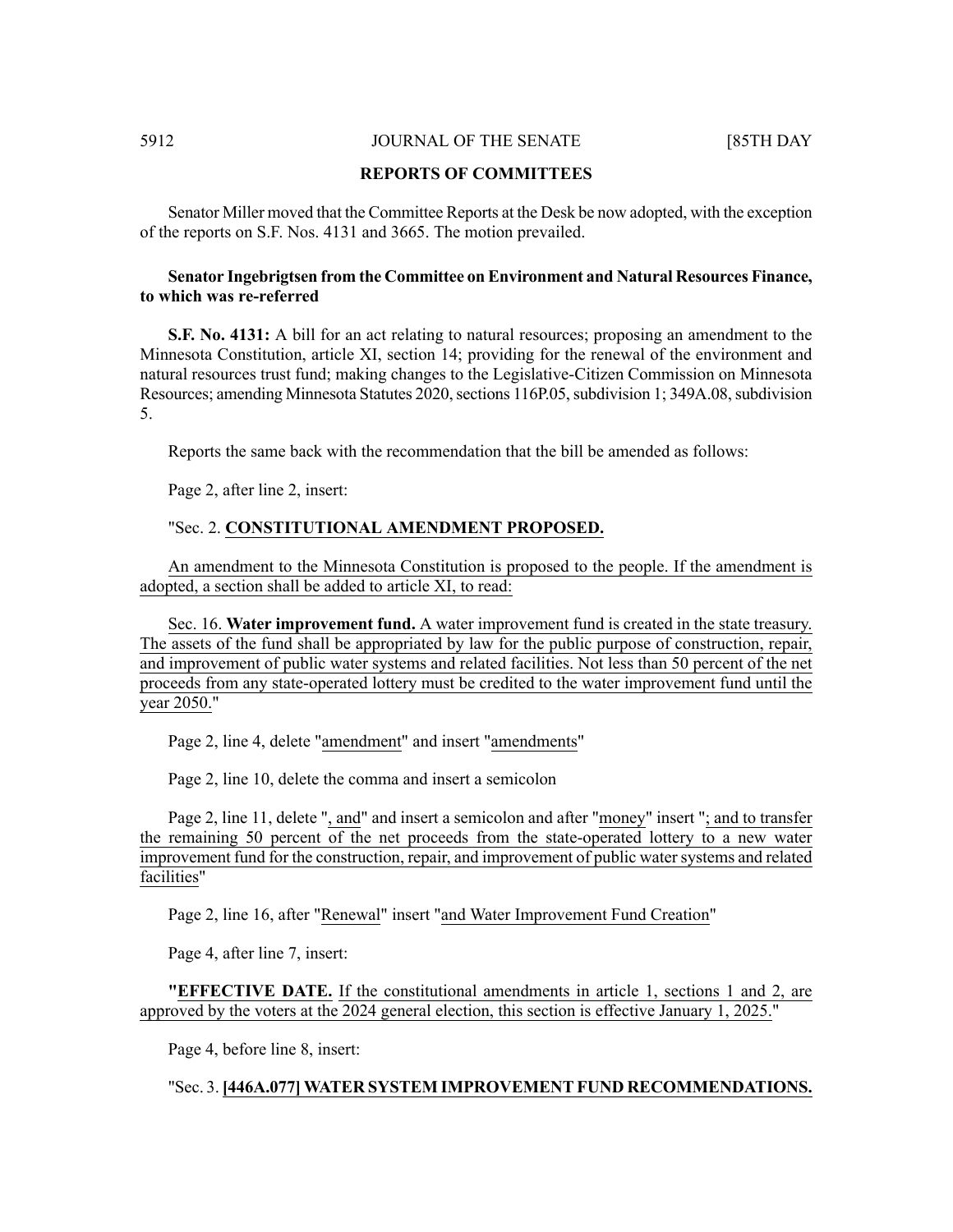By March 1 of each year, the authority must submit to the chairs and ranking minority members of the legislative committees and divisions with jurisdiction over environment and natural resources finance recommendations for appropriations from the water improvement fund established under the Minnesota Constitution, article XI, section 16. The recommendations may be in the form of recommendations for appropriations to existing programs administered by the authority that provide for the construction, repair, or improvement of public water systems or in the form of recommendations for new programs to be established for this purpose.

**EFFECTIVE DATE.** If the constitutional amendmentsin article 1,sections 1 and 2, are approved by the voters at the 2024 general election, this section is effective January 1, 2025."

Renumber the sections in sequence

Amend the title as follows:

Page 1, line 3, after the semicolon, insert "proposing adding a section to article XI of the Minnesota Constitution;"

Page 1, line 4, after the semicolon, insert "providing for the construction, repair, and improvement of public water systems and related facilities;"

Amend the title numbers accordingly

And when so amended the bill do pass and be re-referred to the Committee on Rules and Administration.

Pursuant to Joint Rule 2.03, the bill wasreferred to the Committee on Rules and Administration.

#### **Senator Jasinski from the Committee on Local Government Policy, to which was referred**

**S.F. No. 4050:** A bill for an act relating to local government; permitting the Hennepin Board of County Commissioners to set reasonable allowances for expenses or a per diem allowance for members of boards or agencies; amending Minnesota Statutes 2020, section 375.47, subdivision 1.

Reports the same back with the recommendation that the bill do pass. Report adopted.

#### **Senator Jasinski from the Committee on Local Government Policy, to which was referred**

**S.F. No. 4200:** A bill for an act relating to metropolitan government; modifying the basis for determining operation and maintenance expenditures for metropolitan-area regional parks; amending Minnesota Statutes 2020, section 473.351, subdivision 3.

Reports the same back with the recommendation that the bill do pass. Report adopted.

#### **Senator Jasinski from the Committee on Local Government Policy, to which was referred**

**S.F. No. 4214:** A bill for an act relating to local government; providing additional investment authority for certain self-insurance pools; proposing coding for new law in Minnesota Statutes, chapter 118A.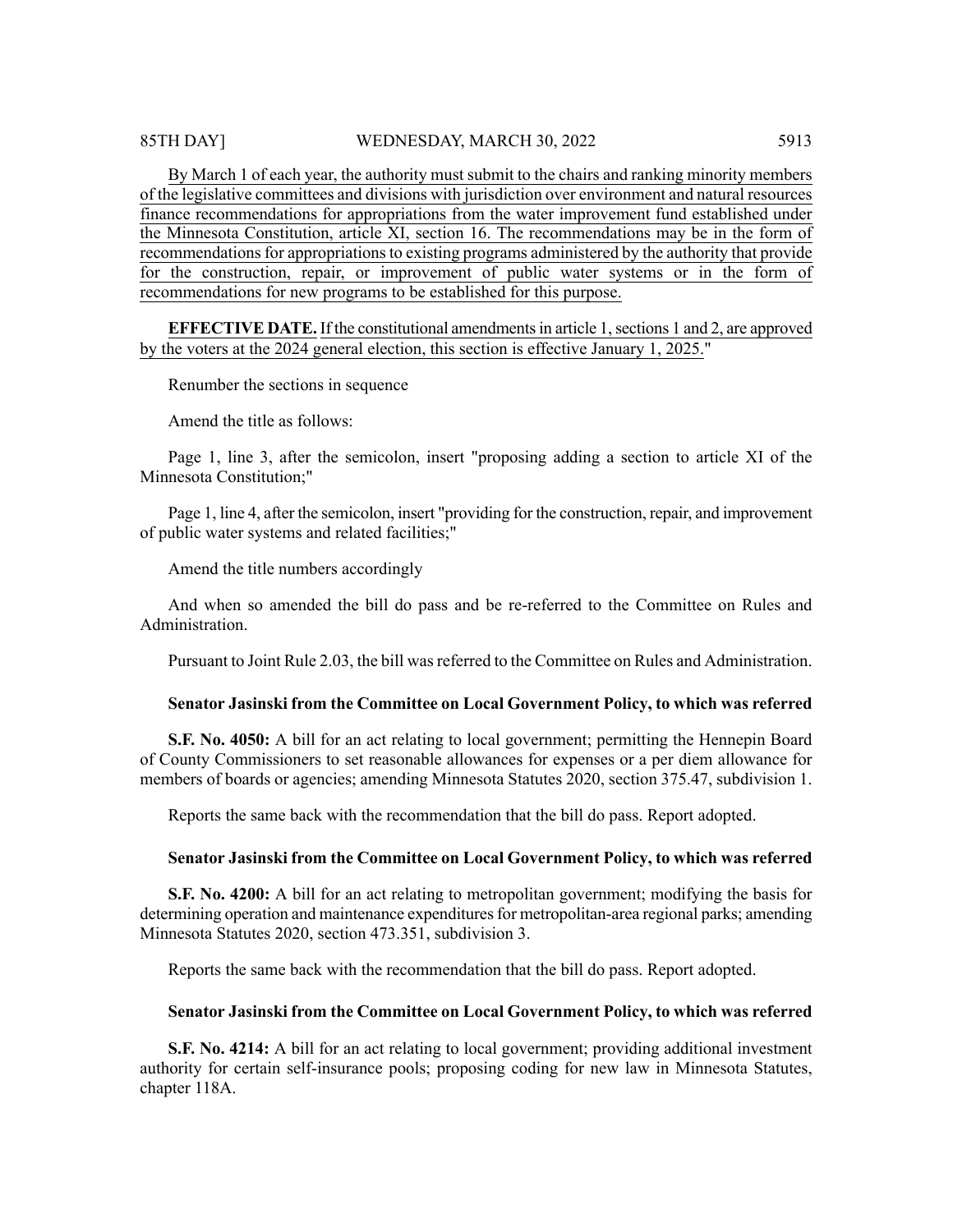Reports the same back with the recommendation that the bill be amended as follows:

Page 1, after line 5, insert:

"Section 1. Minnesota Statutes 2020, section 118A.09, subdivision 1, is amended to read:

Subdivision 1. **Definition; qualifying government.** "Qualifying government" means:

(1) a county or statutory or home rule charter city with a population of more than 100,000;

 $(2)$  a county or statutory or home rule charter city which had its most recently issued general obligation bonds rated in the highest category by a national bond rating agency whose most recent long-term, senior, general obligation rating by one or more national rating organizations in the prior 18-month period is AA or higher; or

(3) a self-insurance pool listed in section 471.982, subdivision 3.

A county or statutory or home rule charter city with a population of 100,000 or less that is a qualifying government, but is subsequently rated less than the highest category by a national bond rating agency on a general obligation bond issue does not meet the threshold under clause  $(2)$ , may not invest additional funds under this section but may continue to manage funds previously invested under subdivision 2.

#### **EFFECTIVE DATE.** This section is effective July 1, 2022.

Sec. 2. Minnesota Statutes 2020, section 118A.09, subdivision 2, is amended to read:

Subd. 2. **Additional investment authority.** Qualifying governments may invest the amount described in subdivision 3:

(1) in index mutual funds based in the United States and indexed to a broad market United States equity index, on the condition that index mutual fund investments must be made directly with the main sales office of the fund; or

(2) with the Minnesota State Board of Investment subject to such terms and minimum amounts as may be adopted by the board. Index mutual fund investments must be made directly with the main sales office of the fund.

**EFFECTIVE DATE.** This section is effective July 1, 2022."

Page 1, line 11, delete "according to the limitations under subdivision 3"

Renumber the sections in sequence

Amend the title as follows:

Page 1, line 3, after "pools" insert "and qualifying governments"

Amend the title numbers accordingly

And when so amended the bill do pass. Amendments adopted. Report adopted.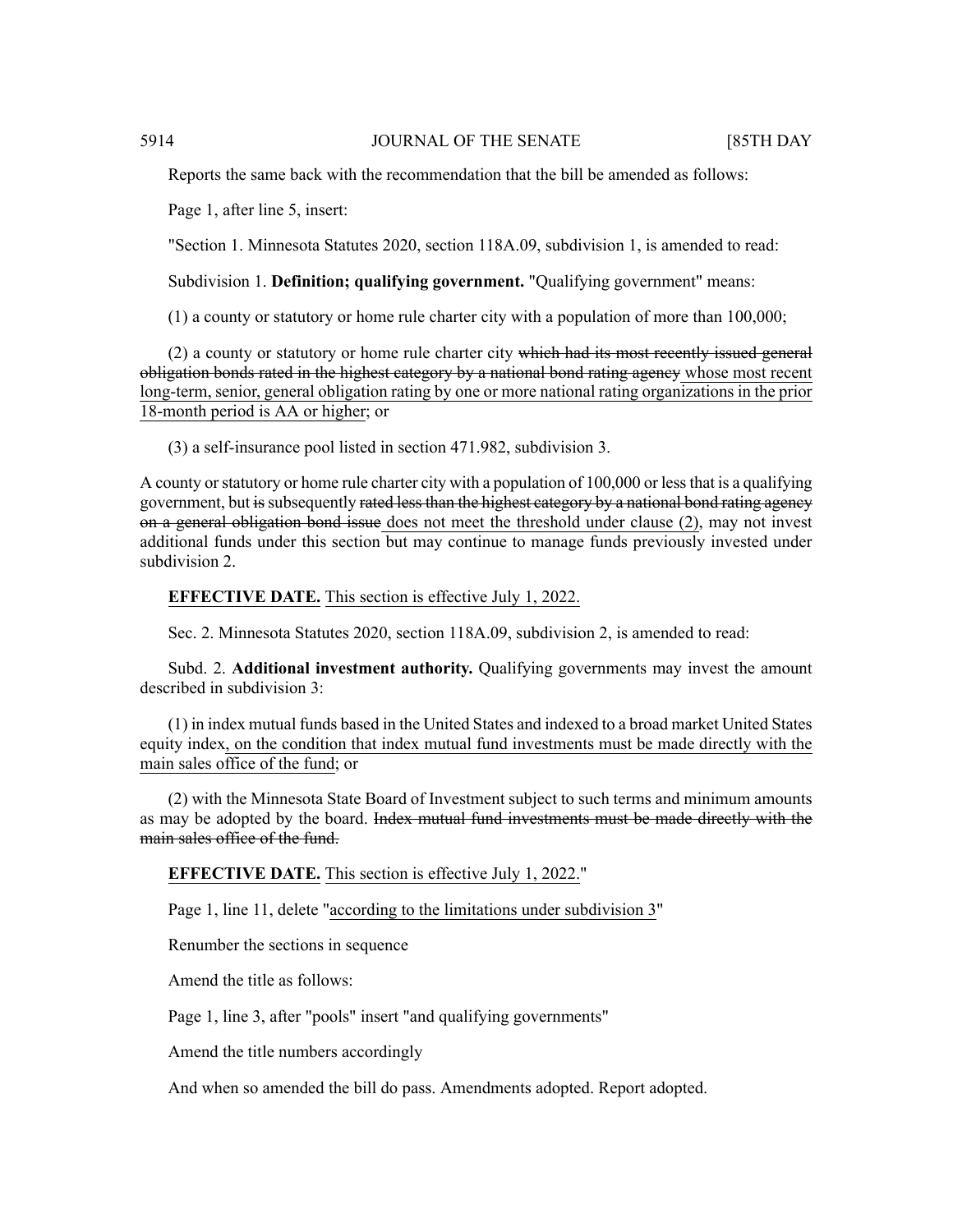#### **Senator Jasinski from the Committee on Local Government Policy, to which was re-referred**

**S.F. No. 915:** A bill for an act relating to local government; limiting municipal planning and zoning controls; amending Minnesota Statutes 2020, section 462.352, subdivision 5; proposing coding for new law in Minnesota Statutes, chapter 462.

Reports the same back with the recommendation that the bill do pass. Report adopted.

#### **Senator Jasinski from the Committee on Local Government Policy, to which was referred**

**S.F. No. 4212:** A bill for an act relating to local government; amending the conditions for participation in an open meeting from a nonpublic location; amending Minnesota Statutes 2021 Supplement, section 13D.02, subdivision 1.

Reports the same back with the recommendation that the bill do pass. Report adopted.

# **Senator Kiffmeyer from the Committee on State Government Finance and Policy and Elections, to which was re-referred**

**S.F. No. 2767:** A bill for an act relating to natural resources; modifying due date for certain reports; modifying provisions for snowmobile registration; modifying state trail provisions; modifying state park reservation policies; modifying when payment due for timber permits; expanding use of lands enrolled in walk-in access program; modifying provisions to issue special permits to use motorized vehicles in wildlife management areas; permanently allowing portable stands in certain wildlife management areas; modifying requirements for resident licenses; modifying firearm provisions; establishing blaze orange or blaze pink requirements for ground blinds; authorizing nonlethal hazing of deer and elk causing damage to crops; allowing angling with two lines in certain areas; requiring rulemaking; amending Minnesota Statutes 2020, sections 84.027, subdivision 14a; 84.82, subdivision 2, by adding a subdivision; 84.821, subdivision 2; 84.86, subdivision 1; 85.015, subdivision 10; 90.181, subdivision 2; 97A.015, subdivision 51; 97A.126, as amended; 97A.137, subdivisions  $3, 5$ ; 97A.405, subdivision  $5$ ; 97B.031, subdivision 1, by adding a subdivision; 97B.071; 97B.668; 97C.315, subdivision 1; Minnesota Statutes 2021 Supplement, section 85.052, subdivision 6; repealing Minnesota Statutes 2020, section 97B.318; Minnesota Rules, parts 6100.5000, subparts 3, 4, 5; 6100.5700, subpart 4.

Reports the same back with the recommendation that the bill do pass. Report adopted.

# **Senator Kiffmeyer from the Committee on State Government Finance and Policy and Elections, to which was re-referred**

**S.F. No. 3364:** A bill for an act relating to health occupations; creating an audiology and speech-language pathology interstate compact; authorizing the commissioner of health to release certain data; amending Minnesota Statutes 2020, section 144.051, subdivision 6; proposing coding for new law in Minnesota Statutes, chapter 148.

Reports the same back with the recommendation that the bill be amended as follows:

Page 19, line 13, before "disputes" insert "such"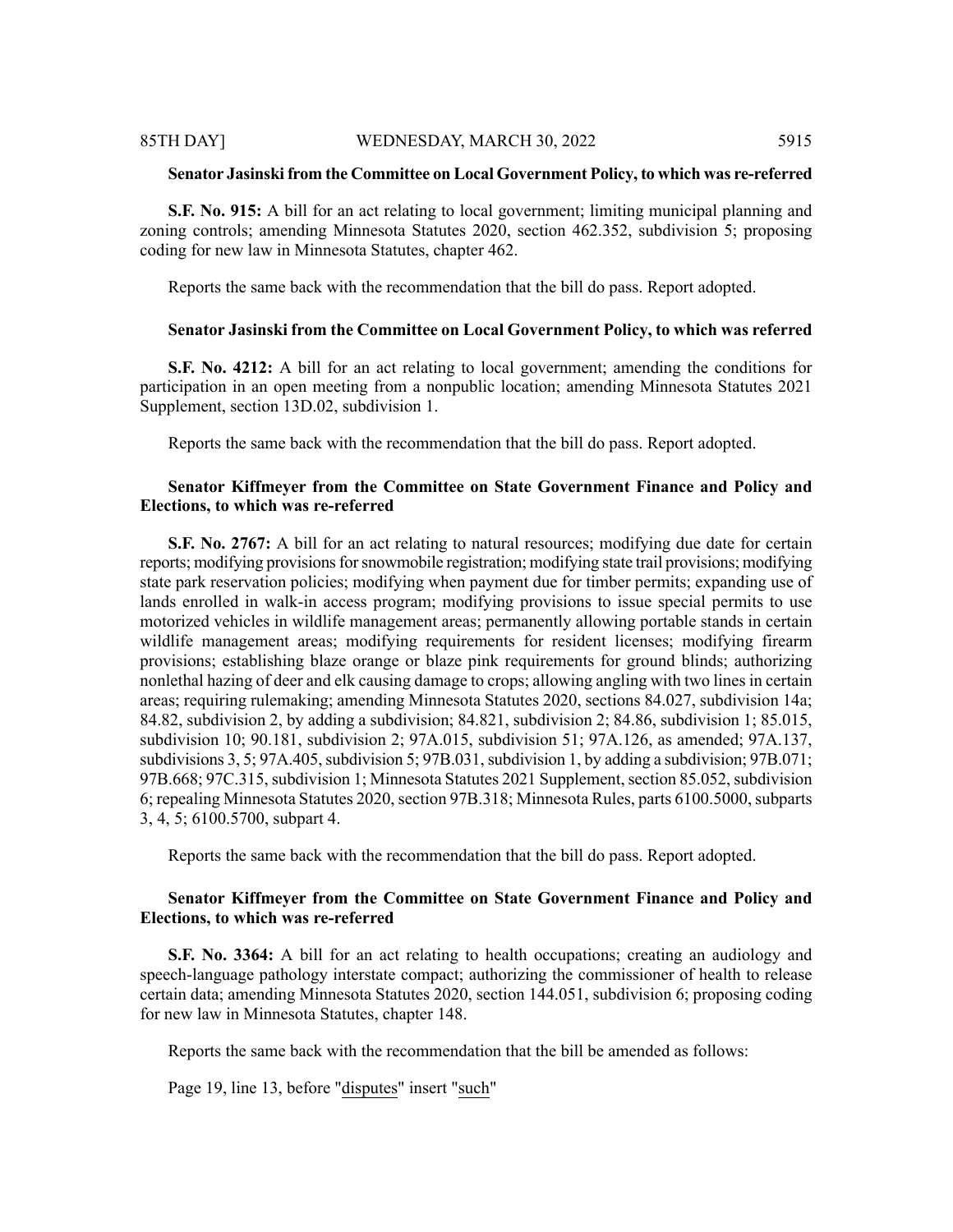And when so amended the bill be reported to the Senate without recommendation. Amendments adopted. Report adopted.

# **Senator Kiffmeyer from the Committee on State Government Finance and Policy and Elections, to which was re-referred**

**S.F. No. 3667:** A bill for an act relating to natural resources; requiring request for proposals to replace Department of Natural Resources registration system to the driver and vehicle registration system; requiring a report.

Reports the same back with the recommendation that the bill be amended as follows:

Page 1, line 14, delete everything after "preference."

Page 1, delete line 15 and insert "When the commissioner issues a request for proposals to replace the DNR registration system and scores"

And when so amended the bill do pass and be re-referred to the Committee on Environment and Natural Resources Finance. Amendments adopted. Report adopted.

# **Senator Kiffmeyer from the Committee on State Government Finance and Policy and Elections, to which was re-referred**

**S.F. No. 3355:** A bill for an act relating to health care; establishing an interstate compact for professional counselors; proposing coding for new law in Minnesota Statutes, chapter 148B.

Reports the same back with the recommendation that the bill be reported to the Senate without recommendation. Report adopted.

# **Senator Kiffmeyer from the Committee on State Government Finance and Policy and Elections, to which was re-referred**

**S.F. No. 2845:** A bill for an act relating to health; creating a Department of Behavioral Health; transferring duties of a state agency; amending Minnesota Statutes 2020, section 15A.0815, subdivision 2; Minnesota Statutes 2021 Supplement, sections 15.01; 15.06, subdivision 1; 43A.08, subdivision 1a; proposing coding for new law as Minnesota Statutes, chapter 256T.

Reports the same back with the recommendation that the bill be amended as follows:

Page 4, line 23, delete "of duties required by" and insert "under"

And when so amended the bill do pass and be re-referred to the Committee on Finance. Amendments adopted. Report adopted.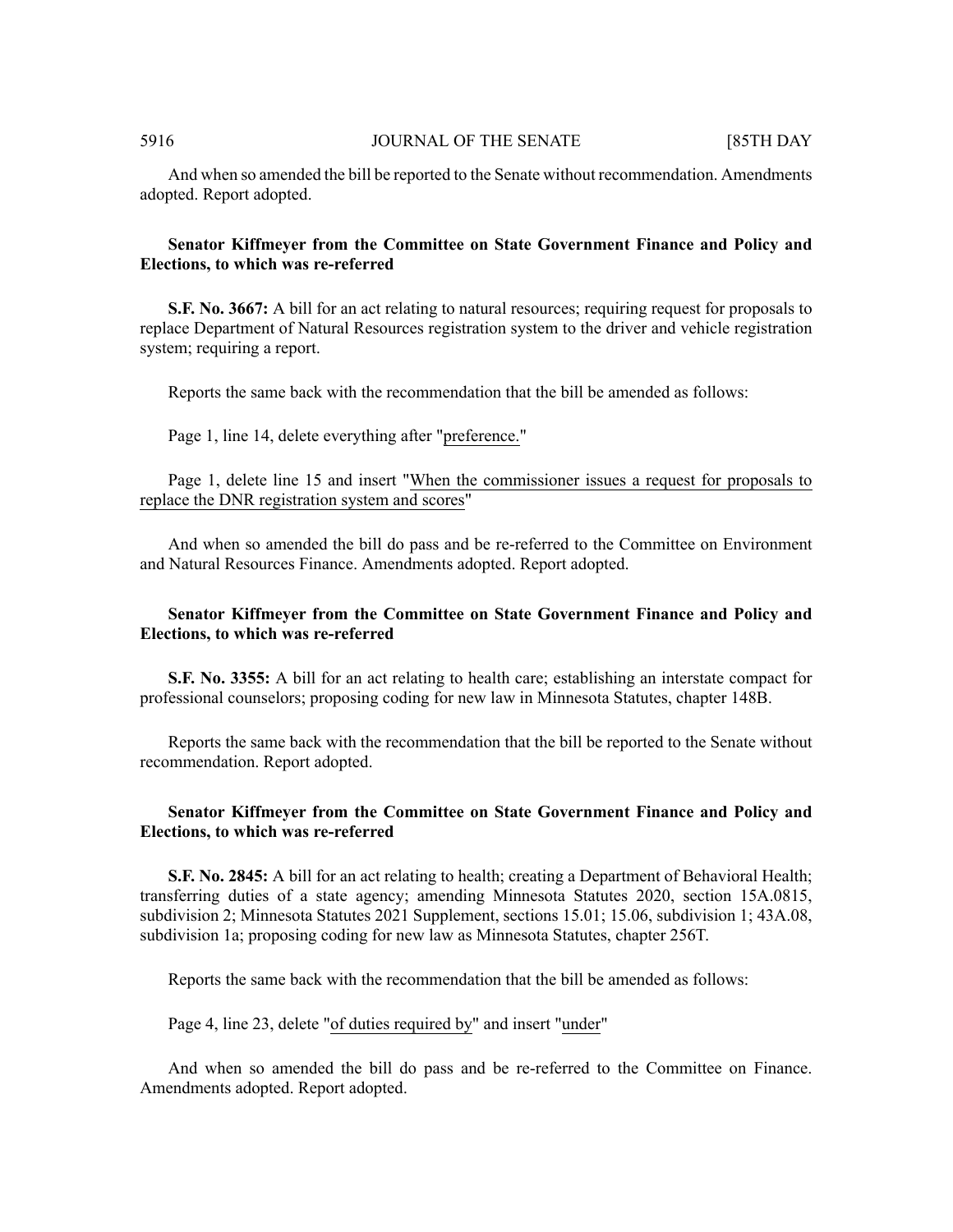# **Senator Tomassoni from the Committee on Higher Education Finance and Policy, to which was referred**

**S.F. No. 4045:** A bill for an act relating to rare diseases; modifying provisions governing the Rare Disease Advisory Council; instructing the revisor of statutes to renumber certain statutes; appropriating money; amending Minnesota Statutes 2020, section 137.68.

Reports the same back with the recommendation that the bill do pass and be re-referred to the Committee on Health and Human Services Finance and Policy. Report adopted.

# **Senator Tomassoni from the Committee on Higher Education Finance and Policy, to which was referred**

**S.F. No. 3972:** A bill for an act relating to higher education; establishing the Inclusive Higher Education Technical Assistance Center and inclusive higher education grant; requiring reports; appropriating money; proposing coding for new law in Minnesota Statutes, chapter 135A.

Reports the same back with the recommendation that the bill be amended as follows:

Page 3, line 17, delete everything after "(a)" and insert "The center must advise all Minnesota institutions of higher education that are planning or that have an inclusive higher education initiative to follow and maintain the accreditation standards and guiding principles for inclusive higher education as established by the National Coordinating Center, as identified in the United States Code, title 20, section 1140q. The center must offer technical assistance to Minnesota inclusive higher education initiatives to remain in or achieve alignment with the federal requirements and with the standards, quality indicators, and benchmarks identified by the National Coordinating Center."

Page 3, delete lines 18 to 24

Page 5, line 5, after "public" insert "or nonprofit"

Page 6, line 22, delete everything after "(a)" and insert "The commissioner must award grants to eligible institutions of higher education on a competitive basis using criteria established in collaboration with the center. The commissioner must consider and prioritize applicants that have submitted for or received a comprehensive transition and postsecondary program designation or applicants with documented progress or intent toward submitting for federal approval. An eligible institution of higher education may apply annually for and receive up to \$200,000 per year for four years and \$100,000 in subsequent years pending performance and the funding limitation in subdivision 3, paragraph (b)."

Page 6, delete lines 23 to 29

And when so amended the bill do pass and be re-referred to the Committee on State Government Finance and Policy and Elections. Amendments adopted. Report adopted.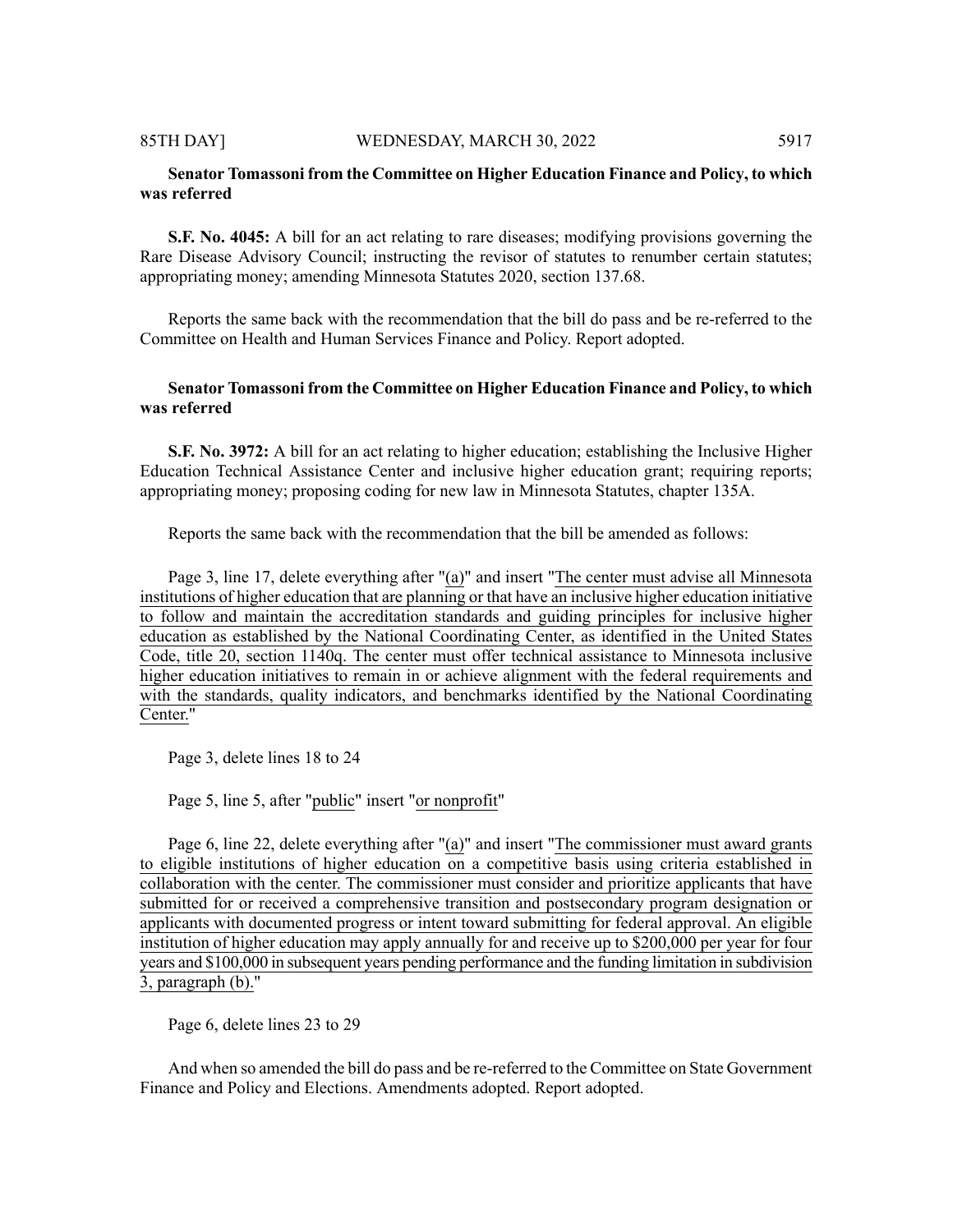# **Senator Tomassoni from the Committee on Higher Education Finance and Policy, to which was re-referred**

**S.F. No. 3846:** A bill for an act relating to state government; allowing contracts for services and supplies for the legislature and certain commissions and offices; modifying enabling statute for Legislative Salary Council and Mississippi River Parkway Commission; adding a provision to the Minnesota State Colleges and Universities board; repealing Candidate Advisory Council for Minnesota State Colleges and Universities Board of Trustees; amending Minnesota Statutes 2020, sections 3.303, subdivision 6; 15A.0825, subdivisions 1, 2, 3; 136F.02, subdivision 1; 161.1419, subdivision 2; repealing Minnesota Statutes 2020, section 136F.03.

Reports the same back with the recommendation that the bill do pass and be re-referred to the Committee on State Government Finance and Policy and Elections. Report adopted.

### **Senator Abeler from the Committee on Human Services Reform Finance and Policy, to which was referred**

**S.F. No. 4209:** A bill for an act relating to children and families; establishing the Office of the Foster Youth Ombudsperson and Board of the Foster Youth Ombudsperson; appropriating money for the Office of the Foster Youth Ombudsperson and Board of the Foster Youth Ombudsperson; proposing coding for new law in Minnesota Statutes, chapters 13; 260C.

Reports the same back with the recommendation that the bill be amended as follows:

Page 3, lines 5 and 21, delete "an administrative" and insert "a responsible social services"

Page 3, line 18, delete "an"

Page 3, line 19, delete "administrative" and insert "a responsible social services"

Page 4, lines 8 and 26, delete "an administrative" and insert "a responsible social services"

Page 4, line 14, delete "administrative" and insert "responsible social services"

And when so amended the bill do pass and be re-referred to the Committee on Civil Law and Data Practices Policy. Amendments adopted. Report adopted.

# **Senator Senjem from the Committee on Energy and Utilities Finance and Policy, to which was referred**

**S.F. No. 3838:** A bill for an act relating to energy; responding to the polar vortex in February 2021; allowing a refundable tax credit for excess energy costs due to extreme cold weather in February 2021; requiring utilities to disclose certain information; appropriating money.

Reports the same back with the recommendation that the bill be amended as follows:

Delete everything after the enacting clause and insert:

# "Section 1. **CUSTOMER HEATING COSTS BILL RELIEF.**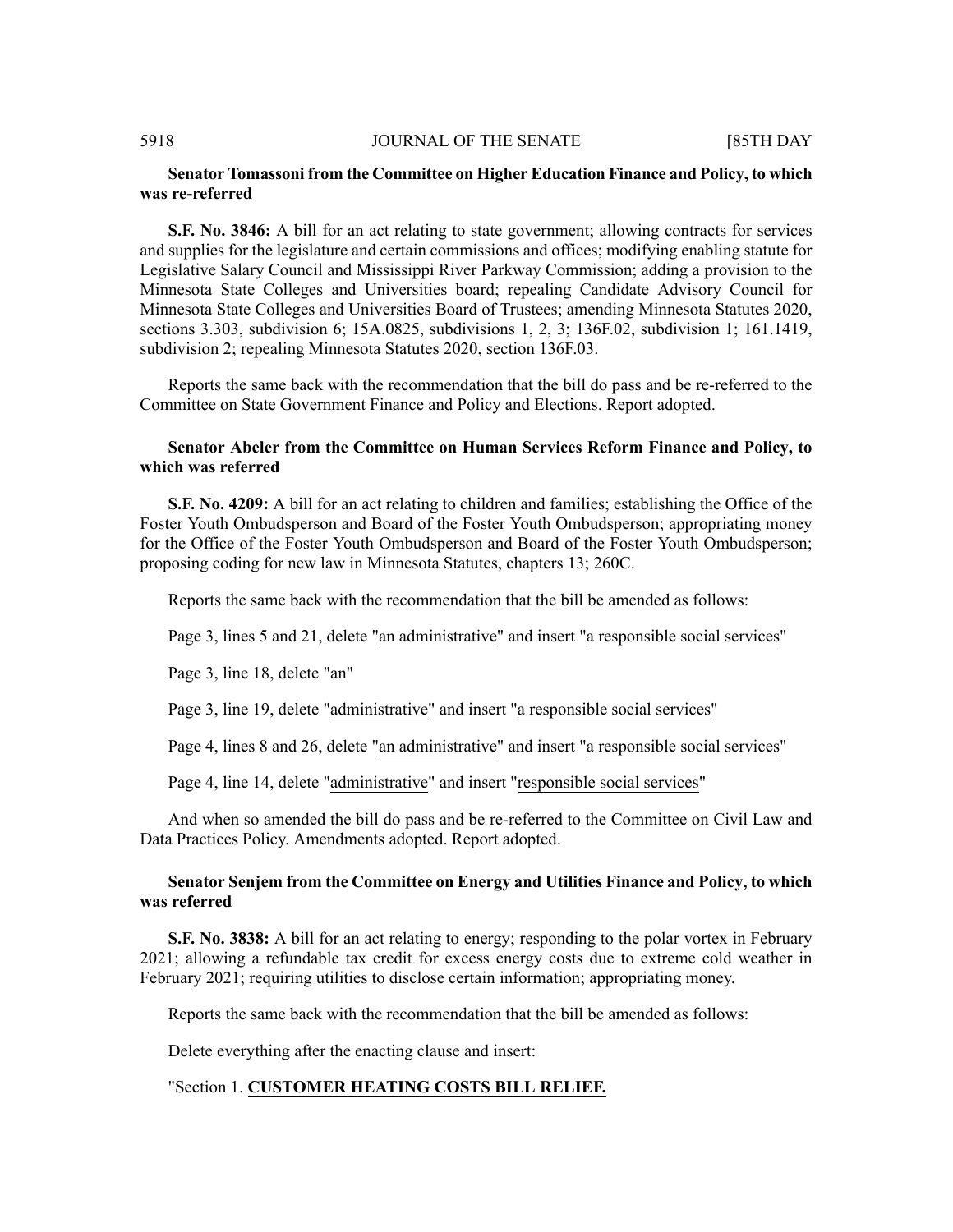Subdivision 1. **Definitions.** (a) For the purposes of this section, the following terms have the meanings given.

(b) "Commission" means the Public Utilities Commission.

(c) "Commissioner" means the commissioner of commerce.

(d) "Supplier" means a person who furnishes propane or heating oil at retail to customers in Minnesota as their primary heat source.

(e) "Residential customer" means a residential customer of a utility who issubject to the surcharge authorized by the commission in Docket No. G999/CI-21-135.

(f) "Utility" means a public utility as defined in Minnesota Statutes, section  $216B.02$ , subdivision 4, that furnishes natural gas at retail to customers in Minnesota.

(g) "Small business customer" means a commercial customer consuming an average of 1500 therms per month or less.

Subd. 2. **Purpose.** The legislature recognizes that costs for natural gas, propane, and heating oil have increased to levels that have become unaffordable. In order to address the issue of heating affordability, the customer heating costs bill relief described in this section is provided as a mechanism for relief to customers of utilities and suppliers in this state.

Subd. 3. **Allocation of appropriation; implementation.** (a) The commissioner shall allocate at least 90 percent of the amount appropriated in section 4 among utilities as provided in paragraph (c) for bill credits to residential and small business customers of a utility to address heating cost affordability.

(b) The amounts not allocated for bill credits under paragraph (a) shall be allocated to suppliers to address heating cost affordability for supplier customers and for administrative costs for the commissioner.

(c) To implement the bill credits and relief authorized by this section, the commissioner shall work with utilities and suppliers to ensure timely distribution of benefits. Funding for utility customers shall be distributed in proportion to each utility's share of total gas consumption for residential and small business customers and shall be distributed between residential and small business customers in proportion to each customer class' share of total gas consumption.

Subd. 4. **Utility plans.** A utility shall file a plan to implement customer heating costs bill relief with the commission. The commission shall approve plans submitted to the commission by each utility.

Subd. 5. **Apportionment of bill credits.** A bill credit issued under this section may be apportioned to customers over a period of up to 12 monthsif deemed appropriate by the commission. Bill credits must be applied to customer bills beginning no later than September 1, 2022.

**EFFECTIVE DATE.** This section is effective the day following final enactment.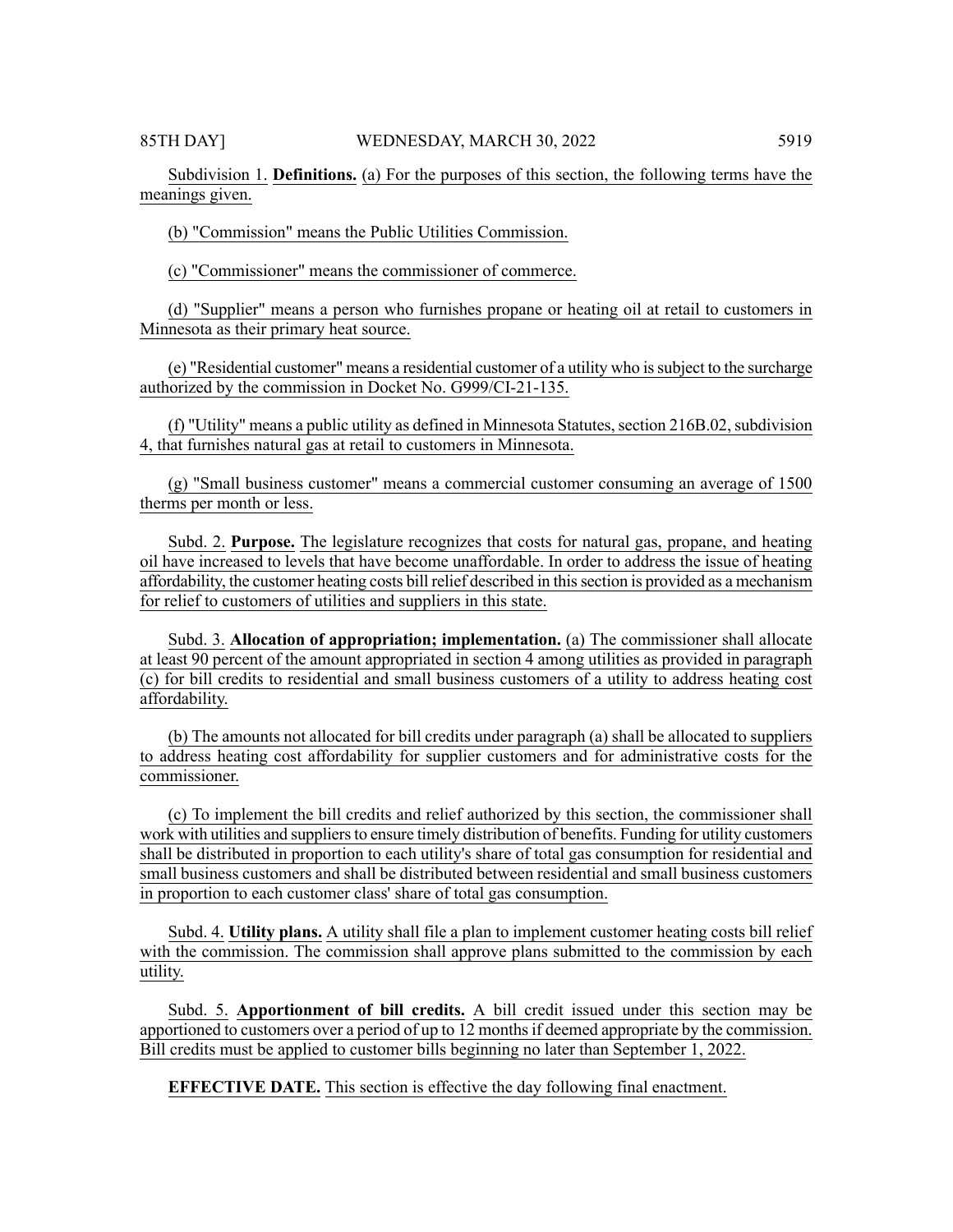# Sec. 2. **MUNICIPAL UTILITIES; DISCLOSURE OF COSTS; REIMBURSEMENTFOR RESERVE FUNDS.**

Subdivision 1. **Definitions.** (a) For the purposes of this section, the following terms have the meanings given.

(b) "Critical period" means the period beginning February 12, 2021, and ending February 17, 2021.

(c) "Incremental cost" means the incremental cost of natural gas purchased during the critical period, calculated by multiplying the utility's incremental price by its impacted volume.

(d) "Incremental price" means the average unit price a utility paid for natural gas purchased for immediate delivery during the critical period, minus the average natural gas unit price for wholesale natural gas the utility paid during the period between February 5, 2021, and February 10, 2021.

(e) "Impacted volume" means the volume of natural gas a utility purchased for immediate delivery in Minnesota during the critical period.

(f) "Utility" means a nonprofit municipal utility established under Minnesota Statutes, chapter 412, that (1) is owned by the city to which it provides service, and (2) sells natural gas to retail customers in Minnesota.

Subd. 2. **Utilities must disclose increased energy costs.** No later than July 1, 2022, a utility must calculate, for each of its customers that received natural gas service during the critical period, the incremental price multiplied by the volume of natural gas consumed by the customer during the critical period. The utility must certify and forward that calculation in a written notice to each customer.

Subd. 3. **Reimbursement for reserve revenues.** A utility that paid for wholesale natural gas purchased during the critical period, in whole or in part, by drawing down accumulated reserve revenues may apply to the commissioner of commerce for a rebate equal to its incremental cost minus any payment of itsincremental cost by natural gas customers. The commissionershall require a utility to submit evidence supporting the rebate request amount with a rebate application.

Subd. 4. **Appropriation.** \$35,000,000 in fiscal year 2023 is appropriated from the general fund to the commissioner of commerce for the purpose of making rebates to municipal utilities under subdivision 3. This is a onetime appropriation. Any unexpended funds remaining on December 31, 2022, cancel to the general fund.

**EFFECTIVE DATE.** This section is effective the day following final enactment.

Sec. 3. **TAX CREDIT FOR EXCESS ENERGY COSTS FOR MUNICIPAL UTILITY CUSTOMERS.**

Subdivision 1. **Definitions.** (a) For the purposes of this section, the following terms have the meanings given.

(b) "Excess energy costs" means the amount of energy costs disclosed to a taxpayer by a utility under section 2, subdivision 2.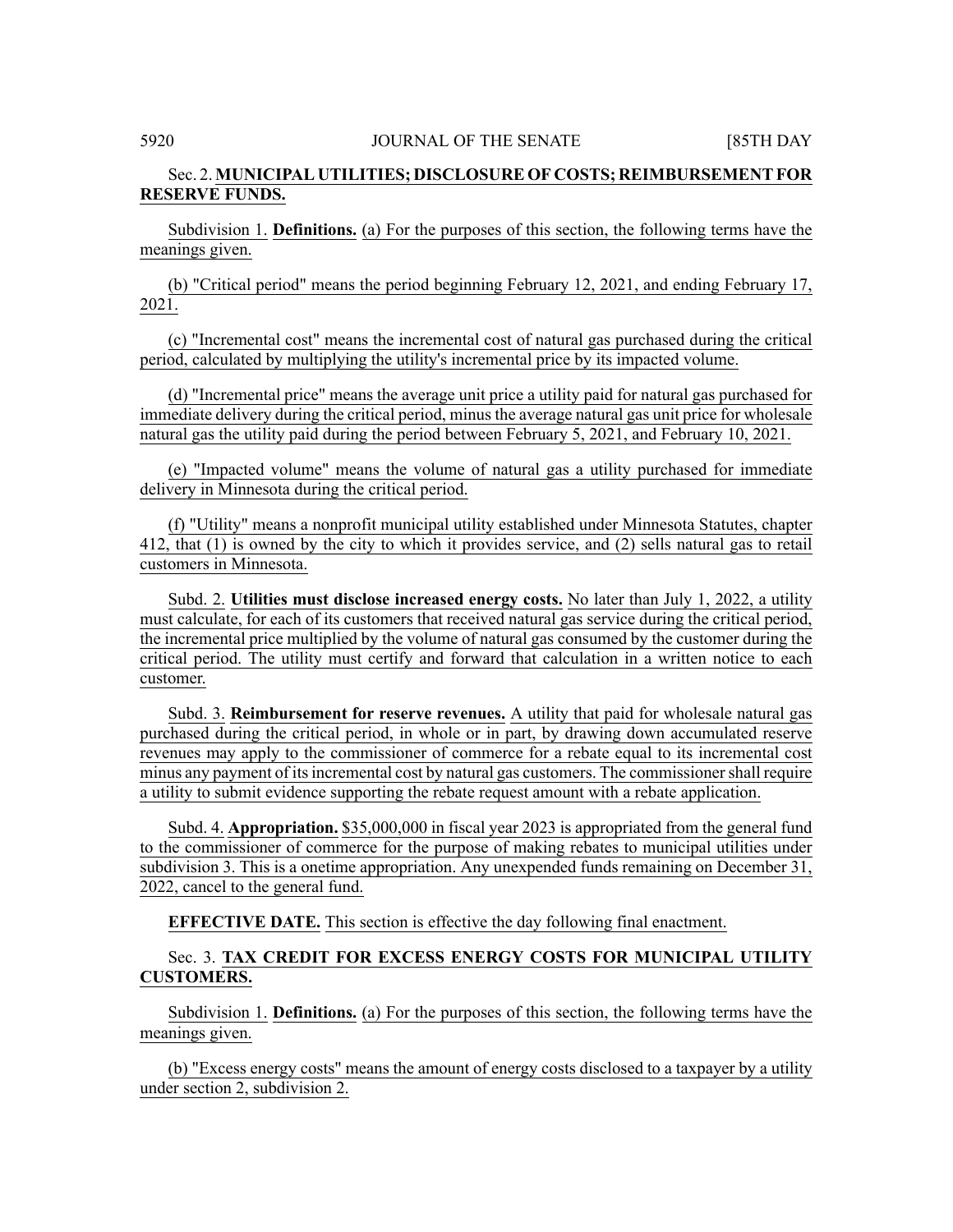(c) The definitions in section 2, subdivision 1, and Minnesota Statutes, section 290.01, apply for this section.

Subd. 2. **Credit allowed.** (a) An individual income taxpayer is allowed a credit against the tax due under Minnesota Statutes, chapter 290, equal to the amount of the taxpayer's excess energy costs.

(b) Credits allowed to a partnership, a limited liability company taxed as a partnership, or an S corporation are passed through pro rata to the partners, members, or shareholders based on their share of the entity's income for the taxable year.

Subd. 3. **Credit refundable.** (a) If the amount of credit which a taxpayer would be eligible to receive under this section exceeds the claimant's tax liability under Minnesota Statutes, chapter 290, the excess amount of the credit shall be refunded to the claimant by the commissioner of revenue.

(b) An amount sufficient to pay the refunds required by this section is appropriated to the commissioner of revenue from the general fund.

Subd. 4. **Denial of double benefit.** For a taxpayer who deducted excess energy costs in calculating adjusted gross income and claimed the credit under this section, the amount of excess energy costs is an addition, as defined in Minnesota Statutes, section 290.0131, subdivision 1. The rules governing additions in that section apply for this subdivision.

**EFFECTIVE DATE.** This section is effective retroactively for taxable years beginning after December 31, 2020, and before January 1, 2022.

# Sec. 4. **APPROPRIATION; CUSTOMER HEATING COSTS BILL RELIEF.**

\$....... in fiscal year 2023 is appropriated from the general fund to the commissioner of commerce to address heating cost affordability for customers as described in section 1. Of this amount, up to \$150,000 is for the commissioner for costs to administer section 1. This is a onetime appropriation. Any unexpended funds remaining at the end of the biennium cancel to the general fund.

**EFFECTIVE DATE.** This section is effective the day following final enactment."

Delete the title and insert:

"A bill for an act relating to energy; authorizing customer heating cost bill relief; providing reimbursement to municipal utilities for reserve funds; allowing a tax credit for excess energy costs for municipal utility customers; appropriating money."

And when so amended the bill do pass and be re-referred to the Committee on Taxes. Amendments adopted. Report adopted.

# **Senator Mathews from the Committee on Civil Law and Data Practices Policy, to which was referred**

**S.F. No. 3176:** A bill for an act relating to human services; modifying programs for people with mental illness and developmental disabilities; amending Minnesota Statutes 2020, sections 246.131;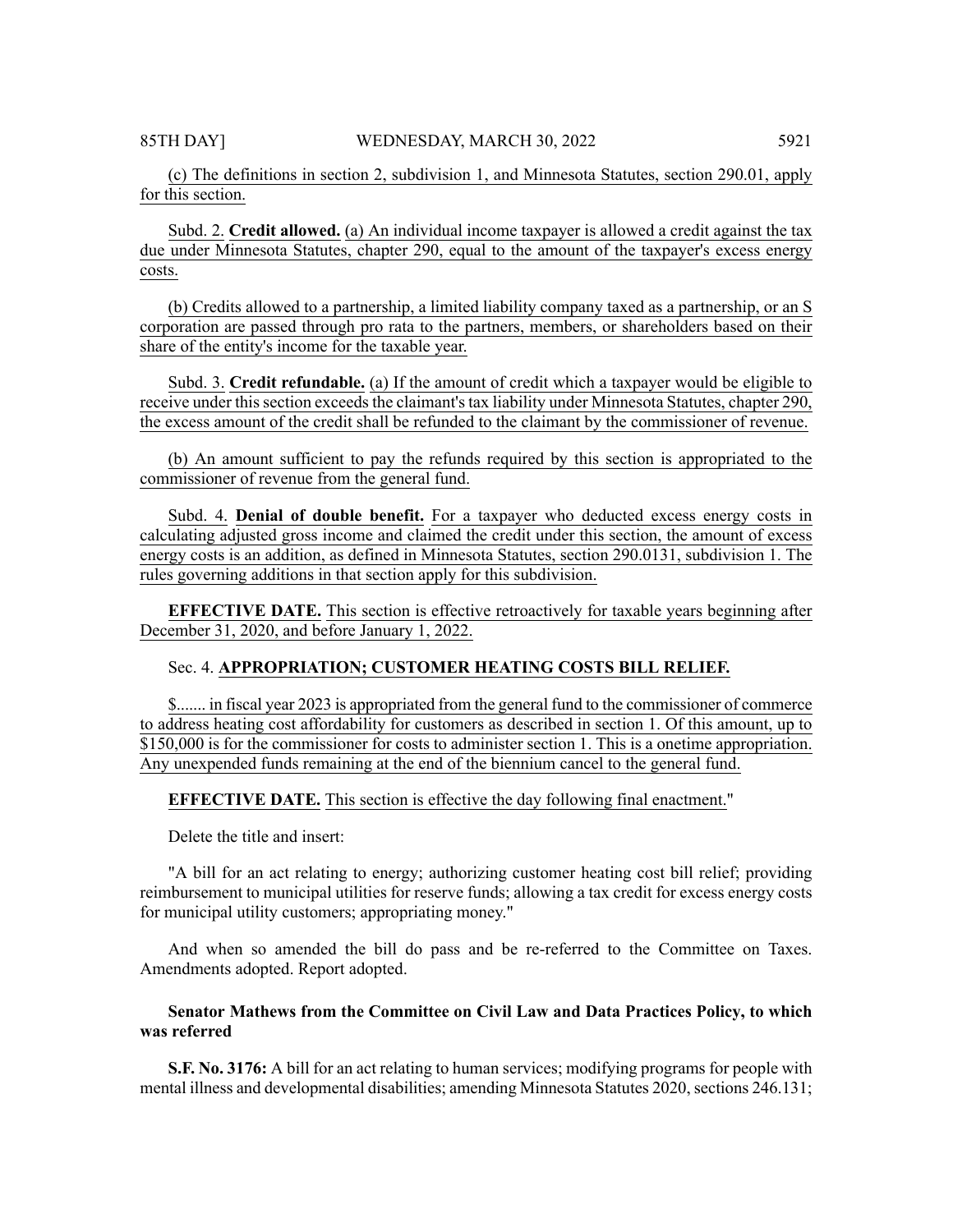253B.18, subdivision 6; Laws 2009, chapter 79, article 13, section 3, subdivision 10, as amended; repealing Minnesota Statutes 2020, sections 246.0136; 252.025, subdivision 7; 252.035.

Reports the same back with the recommendation that the bill be amended as follows:

Page 1, after line 7, insert:

"Section 1. Minnesota Statutes 2020, section 246.12, is amended to read:

#### **246.12 BIENNIAL ESTIMATES; SUGGESTIONS FOR LEGISLATION.**

Subdivision 1. **Biennial estimates.** The commissioner of human services shall prepare, for the use of the legislature, biennial estimates of appropriations necessary or expedient to be made for the support of the institutions and for extraordinary and special expenditures for buildings and other improvements. The commissioner shall, in connection therewith, make suggestions relative to legislation for the benefit of the institutions. The commissioner shall report the estimates and suggestions to the legislature on or before November 15 in each even-numbered year. The commissioner of human services on request shall appear before any legislative committee and furnish any required information in regard to the condition of any such institution.

Subd. 2. **Annual projections.** (a) The commissioner shall submit a report of the census data and fiscal projections for state-operated services and the Minnesota sex offender program with the February budget forecast.

(b) This subdivision expires January 1, 2023."

Page 2, lines 14, 15, 18, and 19, after "secure" insert "treatment"

Page 2, line 16, after "days" insert "with the consent of the head of the treatment facility"

Page 2, line 23, delete "judicial appeal" and insert "commissioner"

Page 2, line 24, delete "panel"

Page 2, line 26, delete "or judicial appeal panel"

Page 3, line 12, delete "and" and insert a comma and after "counsel" insert ", and the designated agency"

Page 3, line 21, delete "judicial appeal panel" and insert "commissioner"

Page 3, line 23, after "secure" insert "treatment"

Page 4, line 20, reinstate the stricken language

Page 4, line 22, delete "forecast" and strike the period

Renumber the sections in sequence

Amend the title accordingly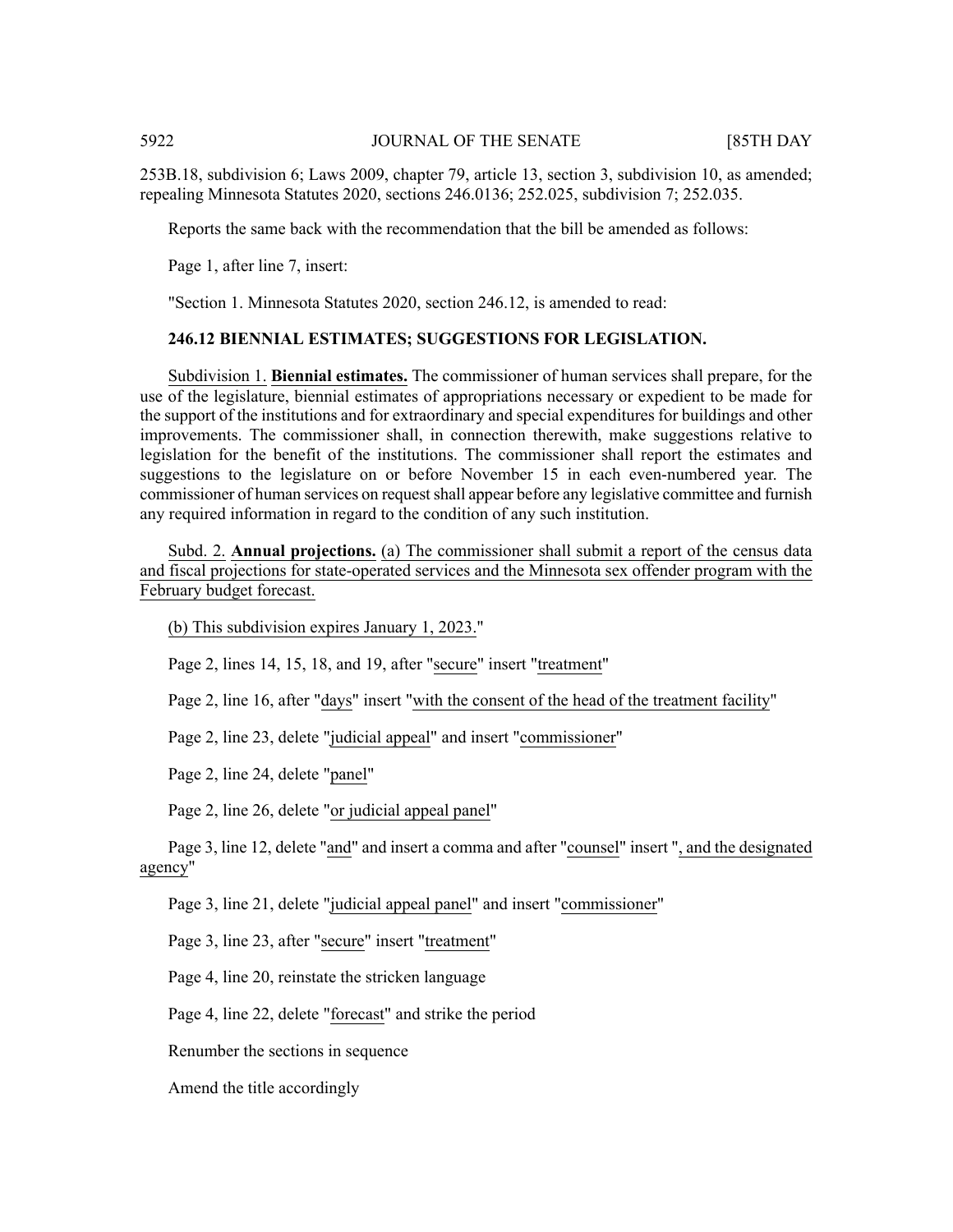#### 85TH DAY] WEDNESDAY, MARCH 30, 2022 5923

## **Senator Mathews from the Committee on Civil Law and Data Practices Policy, to which was re-referred**

**S.F. No. 3665:** A bill for an act relating to elections; classifying data in the statewide voter registration system; amending Minnesota Statutes 2020, sections 13.607, by adding a subdivision; 201.022, by adding a subdivision; 201.091, subdivisions 4, 4a, by adding a subdivision; repealing Minnesota Statutes 2020, sections 13.607, subdivision 6; 201.091, subdivision 9.

Reports the same back with the recommendation that the bill be amended as follows:

Page 1, line 18, after the colon, insert "any identifying information related to a minor,"

And when so amended the bill do pass.

Pursuant to Joint Rule 2.03, the bill wasreferred to the Committee on Rules and Administration.

# **Senator Mathews from the Committee on Civil Law and Data Practices Policy, to which was referred**

**S.F. No. 3853:** A bill for an act relating to courts; permitting certain emancipated minors to seek harassment restraining orders on their own behalf; amending Minnesota Statutes 2020, section 609.748, subdivision 2.

Reports the same back with the recommendation that the bill be amended as follows:

Delete everything after the enacting clause and insert:

"Section 1. Minnesota Statutes 2020, section 609.748, subdivision 2, is amended to read:

Subd. 2. **Restraining order; court jurisdiction.** (a) A person who is a victim of harassment or the victim's guardian or conservator may seek a restraining order from the district court in the manner provided in this section.

(b) The parent, guardian or conservator, or stepparent of a minor who is a victim of harassment may seek a restraining order from the district court on behalf of the minor.

(c) A minor may seek a restraining order if the minor demonstratesthat the minor is emancipated and the court finds that the order is in the best interests of the emancipated minor. A minor demonstrates the minor is emancipated by a showing that the minor is living separate and apart from parents and managing the minor's own financial affairs, and shows, through an instrument in writing or other agreement, or by the conduct of the parties that all parents who have a legal parent and child relationship with the minor have relinquished control and authority over the minor.

(d) An application for relief under this section may be filed in the county of residence of either party or in the county in which the alleged harassment occurred. There are no residency requirements that apply to a petition for a harassment restraining order.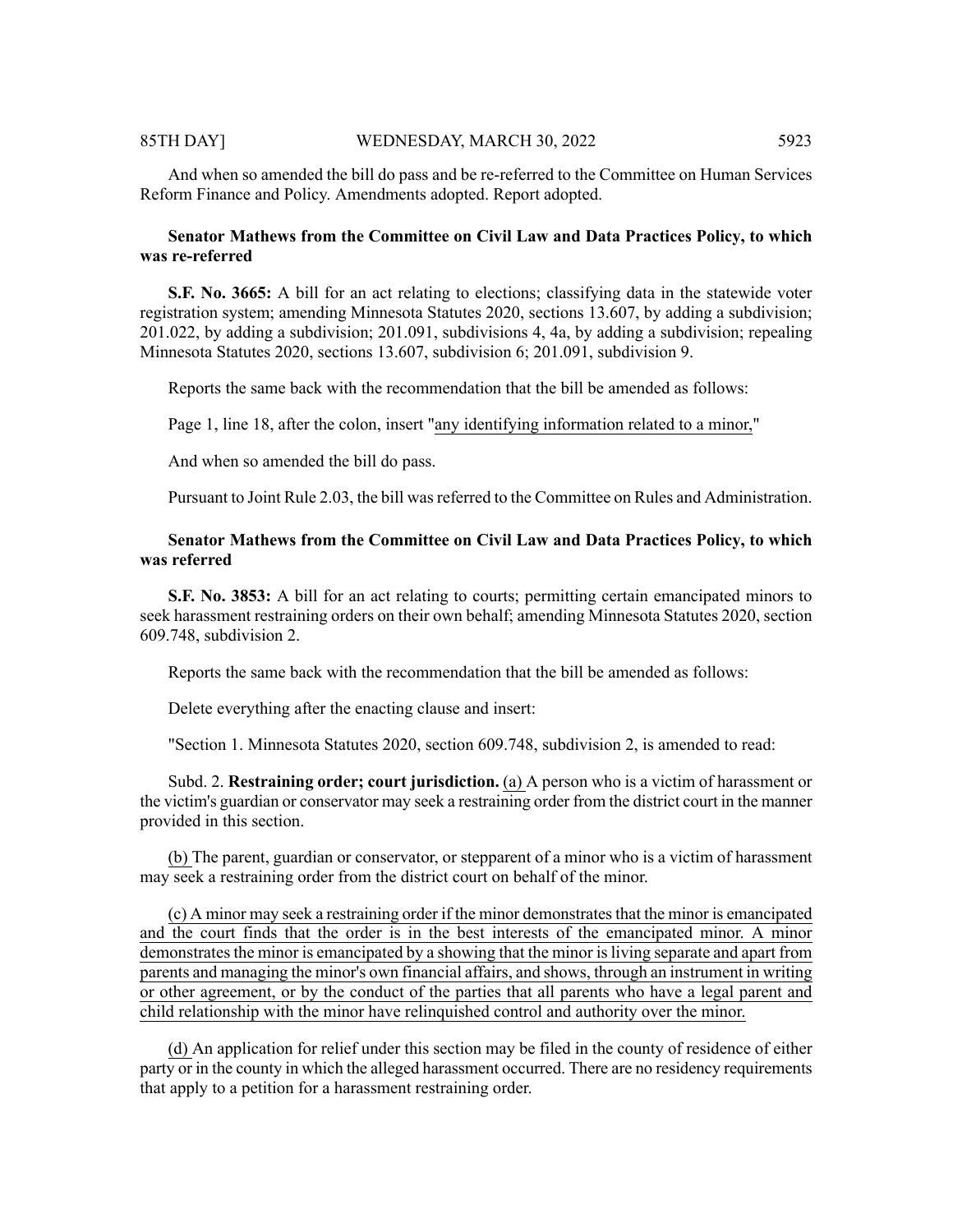#### **EFFECTIVE DATE.** This section is effective the day following final enactment."

And when so amended the bill do pass. Amendments adopted. Report adopted.

# **Senator Mathews from the Committee on Civil Law and Data Practices Policy, to which was referred**

**S.F. No. 2352:** A bill for an act relating to judgments; enacting the Uniform Registration of Canadian Money Judgments Act adopted and recommended for passage by the National Conference of Commissioners on Uniform State Laws; proposing coding for new law in Minnesota Statutes, chapter 548.

Reports the same back with the recommendation that the bill be amended as follows:

Page 8, delete section 12

And when so amended the bill do pass. Amendments adopted. Report adopted.

# **Senator Mathews from the Committee on Civil Law and Data Practices Policy, to which was re-referred**

**S.F. No. 3933:** A bill for an act relating to consumer protection; prohibiting certain social media algorithms that target children; proposing coding for new law in Minnesota Statutes, chapter 325F.

Reports the same back with the recommendation that the bill be amended as follows:

Page 1, line 17, delete "search" and insert "service"

Page 1, delete lines 10 and 11

Reletter the paragraphs in sequence

Page 1, line 12, delete everything after "means" and insert "technical means of sorting posts based on relevancy instead of publishing time, in order to prioritize which content a user sees first according to the likelihood that they will actually engage with such content."

Page 1, delete line 13

Page 2, lines 5 and 7, delete "operator of a"

Page 2, line 9, delete "operator" and insert "platform"

And when so amended the bill do pass. Amendments adopted. Report adopted.

# **Senator Mathews from the Committee on Civil Law and Data Practices Policy, to which was re-referred**

**S.F. No. 3469:** A bill for an act relating to elections; amending requirements related to returning absentee ballots and absentee ballot drop boxes; authorizing absentee ballot board observers; requiring certain election activity to be livestreamed and recorded; requiring the commissioner of information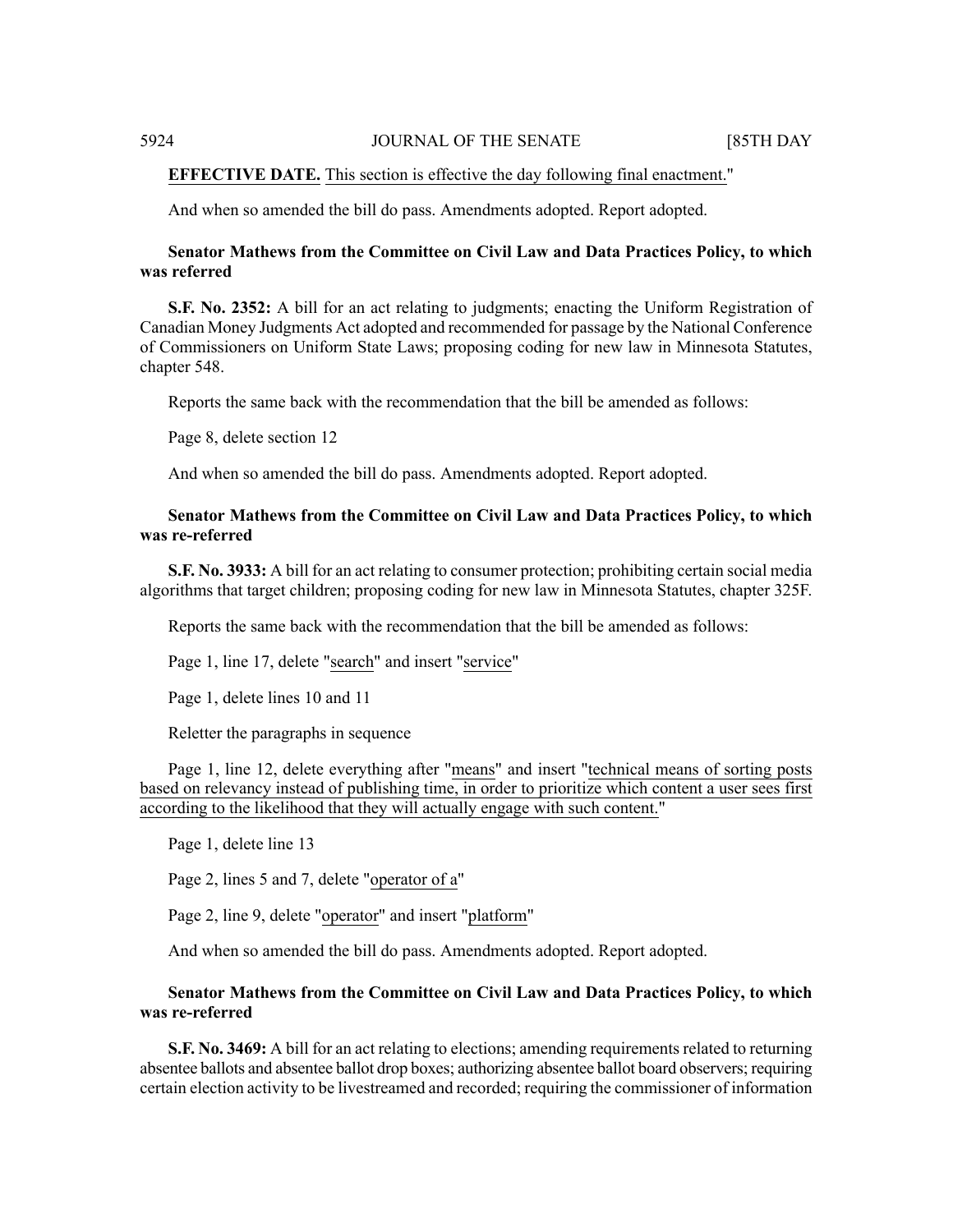### 85TH DAY] WEDNESDAY, MARCH 30, 2022 5925

technology services to retain and make certain video recordings available to the public; amending requirements on releasing vote totals; requiring a report; appropriating money; amending Minnesota Statutes 2020, sections 201.121, subdivision 1; 203B.121, subdivision 5, by adding subdivisions; 204C.19, subdivision 3; 206.83; Minnesota Statutes 2021 Supplement, sections 203B.08, subdivision 1; 203B.082; 203B.121,subdivision 1; Laws 2021, First Special Session chapter 12, article 1,section 6; proposing coding for new law in Minnesota Statutes, chapter 203B.

Reports the same back with the recommendation that the bill be amended as follows:

Page 8, line 19, after "board" insert "to"

Page 10, line 1, after "13" insert "or any other law to the contrary"

Page 10, line 2, after "data" insert "or provide access to the data"

Page 10, line 11, delete "livestreamining" and insert "livestreaming"

Page 12, line 17, after "2022" insert a period

And when so amended the bill do pass and be re-referred to the Committee on State Government Finance and Policy and Elections. Amendments adopted. Report adopted.

#### **SECOND READING OF SENATE BILLS**

S.F. Nos. 4050, 4200, 4214, 915, 4212, 2767, 3364, 3355, 3853, 2352, and 3933 were read the second time.

#### **INTRODUCTION AND FIRST READING OF SENATE BILLS**

The following bills were read the first time.

#### **Senators Dziedzic, Dibble, Rest, and Clausen introduced--**

**S.F. No. 4368:** A bill for an act relating to education finance; modifying declining enrollment aid; appropriating money; amending Minnesota Statutes 2021 Supplement, section 126C.10, subdivision 2d.

Referred to the Committee on Education Finance and Policy.

# **Senator Wiklund introduced--**

**S.F. No. 4369:** A bill for an act relating to health occupations; updating statutory references to certain professionals to include advanced practice registered nurses; amending Minnesota Statutes 2020, sections 62A.3091, subdivision 2; 62J.48; 62S.02, subdivision 5; 144.4807, subdivision 7; 144.966, subdivision 6; 176.011, subdivision 12a; 245A.143, subdivisions 2, 7; 245F.09, subdivision 2; 256B.0659, subdivision 27; 383A.13, subdivisions 3, 6; 609.341, subdivision 17.

Referred to the Committee on Health and Human Services Finance and Policy.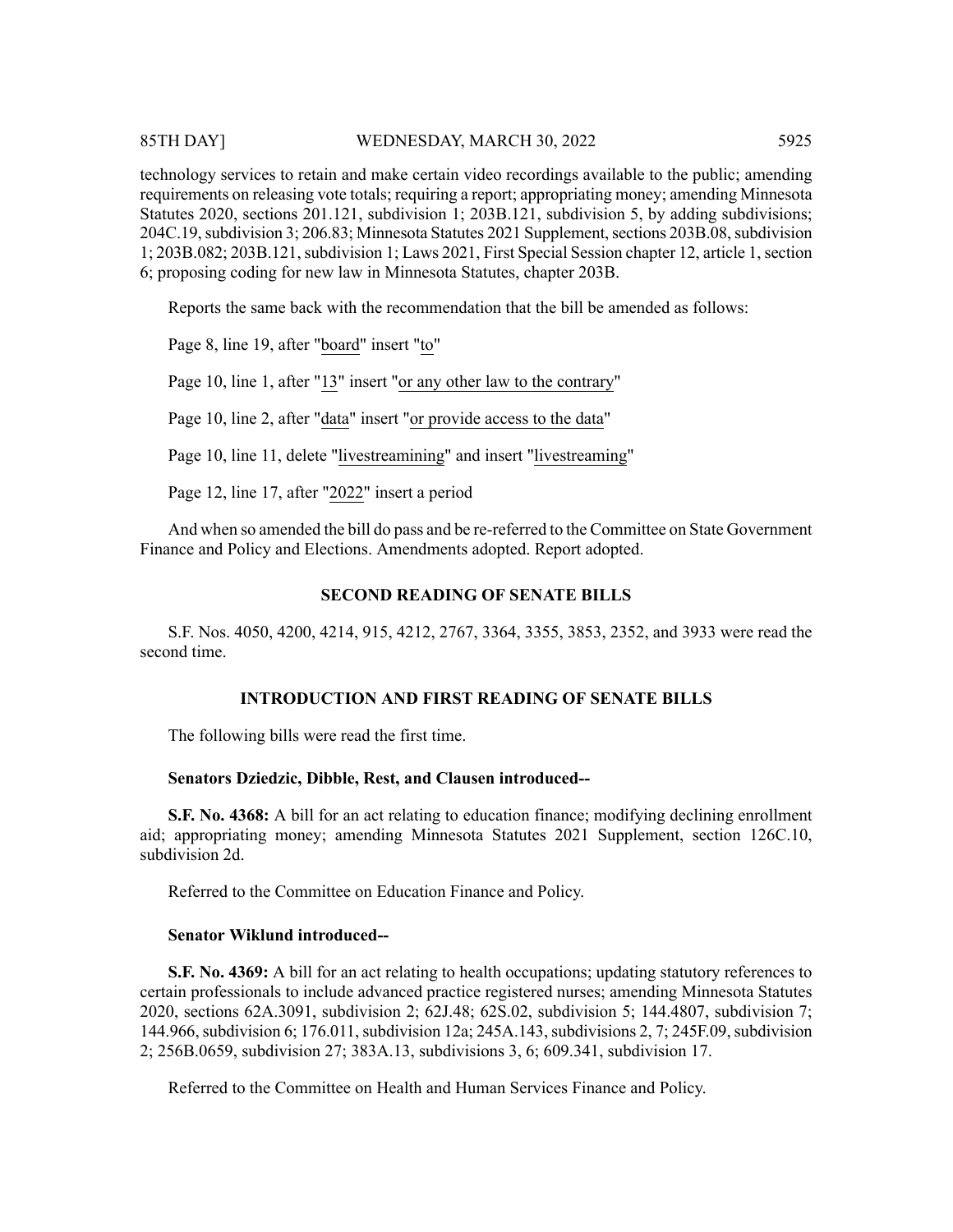#### **Senators Pappas, Dibble, López Franzen, Fateh, and Johnson Stewart introduced--**

**S.F. No. 4370:** A resolution memorializing the President and Congress to normalize diplomatic and economic relations with Cuba.

Referred to the Committee on State Government Finance and Policy and Elections.

#### **Senator Hawj introduced--**

**S.F. No. 4371:** A bill for an act relating to state government; appropriating money for a citizen oversight committee to audit state agency compliance with affirmative action programs; requiring reports.

Referred to the Committee on State Government Finance and Policy and Elections.

#### **Senator Hawj introduced--**

**S.F. No. 4372:** A bill for an act relating to local government; authorizing the city of St. Paul to use a design-build process for a skate park project.

Referred to the Committee on Local Government Policy.

#### **Senators Pappas, Dibble, Fateh, Johnson Stewart, and Latz introduced--**

**S.F. No. 4373:** A bill for an act relating to state government; appropriating money for humanitarian relief aid for Ukraine; requiring a report.

Referred to the Committee on State Government Finance and Policy and Elections.

### **Senator Westrom introduced--**

**S.F. No. 4374:** A bill for an act relating to capital investment; appropriating money for a new county courthouse in Traverse County.

Referred to the Committee on Jobs and Economic Growth Finance and Policy.

#### **Senators Hoffman and Abeler introduced--**

**S.F. No. 4375:** A bill for an act relating to capital investment; appropriating money for the Mississippi Crossings Parking Area in the city of Champlin; authorizing the sale and issuance of state bonds.

Referred to the Committee on Capital Investment.

#### **Senators Hoffman and Abeler introduced--**

**S.F. No. 4376:** A bill for an act relating to capital investment; appropriating money for park land in the city of Champlin; authorizing the sale and issuance of state bonds.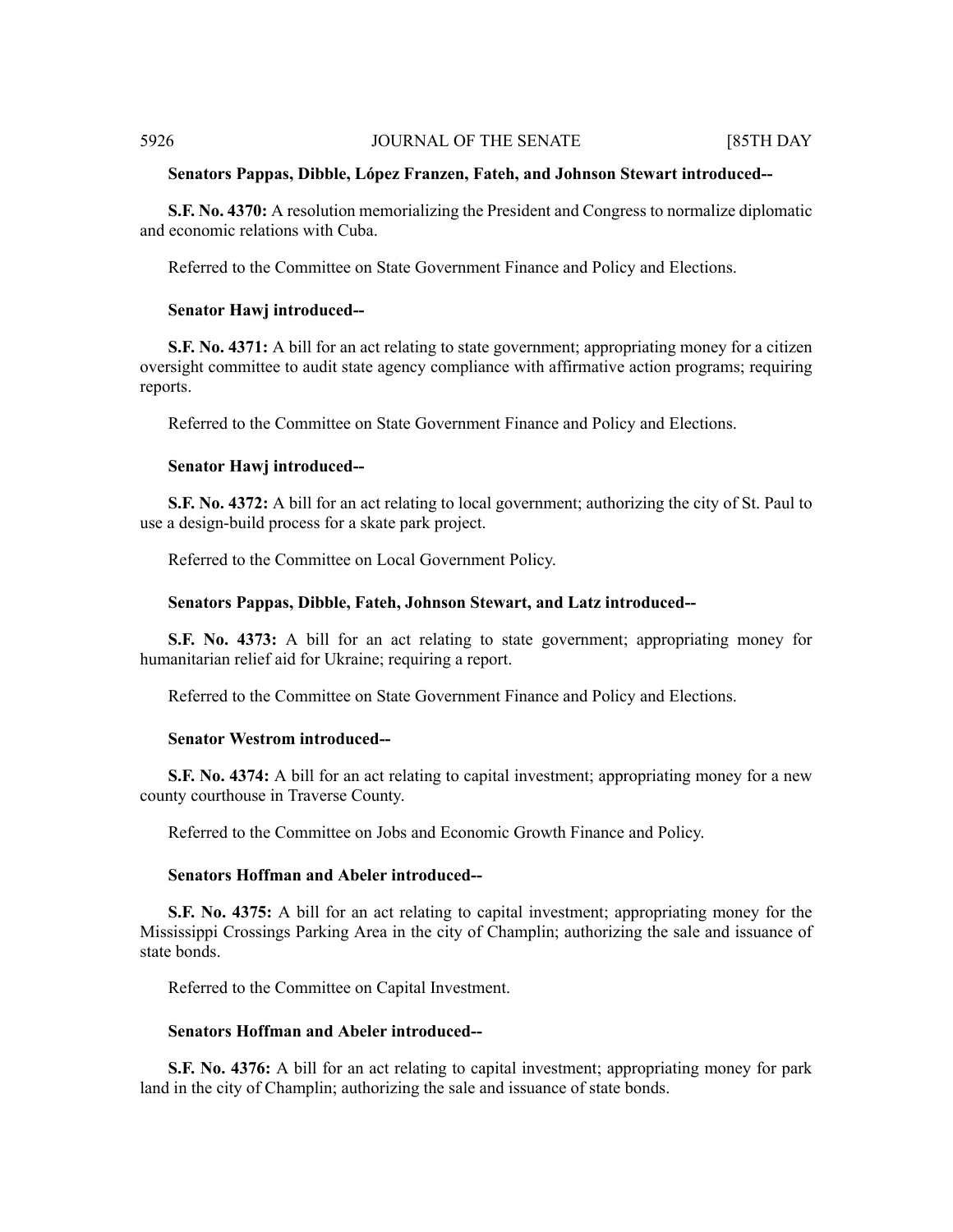Referred to the Committee on Capital Investment.

# **Senator Latz introduced--**

**S.F. No. 4377:** A bill for an act relating to public safety; modifying the requirement that certain persons charged with driving while impaired crimes submit to electronic alcohol monitoring; amending Minnesota Statutes 2020, section 169A.44.

Referred to the Committee on Judiciary and Public Safety Finance and Policy.

# **Senator Johnson Stewart introduced--**

**S.F. No. 4378:** A bill for an act relating to public buildings; appropriating money for research to integrate weather trends in designing and operating public buildings to reduce operational costs and prevent damage from extreme weather events; requiring a report.

Referred to the Committee on State Government Finance and Policy and Elections.

# **Senator Johnson Stewart introduced--**

**S.F. No. 4379:** A bill for an act relating to environment; appropriating money for research to analyze impact of weather trends on agriculture, forests, and infrastructure; requiring a report.

Referred to the Committee on Environment and Natural Resources Policy and Legacy Finance.

## **Senator Rarick introduced--**

**S.F. No. 4380:** A bill for an act relating to capital investment; appropriating money for replacement of the dam on the Grindstone River; authorizing the sale and issuance of state bonds.

Referred to the Committee on Capital Investment.

## **Senator Rarick introduced--**

**S.F. No. 4381:** A bill for an act relating to natural resources; appropriating money to replace dam on the Grindstone River.

Referred to the Committee on Environment and Natural Resources Finance.

# **Senators Rest, Dziedzic, Bigham, Klein, and Port introduced--**

**S.F. No. 4382:** A bill for an act relating to taxation; individual income; providing a refundable credit for certain heat and energy costs; proposing coding for new law in Minnesota Statutes, chapter 290.

Referred to the Committee on Taxes.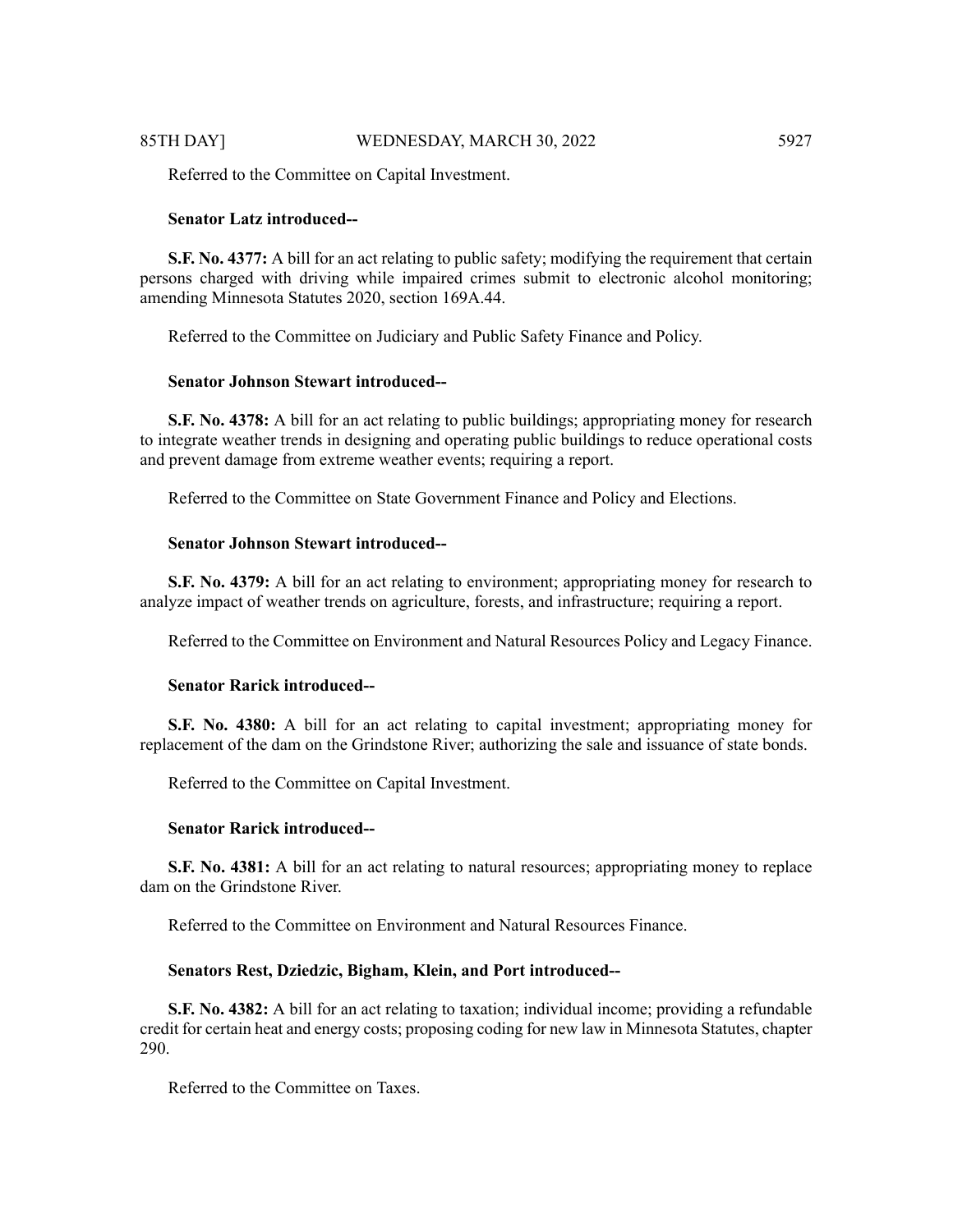### **Senator Putnam introduced--**

**S.F. No. 4383:** A bill for an act relating to workforce development; appropriating money for a grant to the Boys and Girls Club of Central Minnesota.

Referred to the Committee on Jobs and Economic Growth Finance and Policy.

# **Senator Draheim introduced--**

**S.F. No. 4384:** A bill for an act relating to education; requiring a personal finance class for high school graduation; amending Minnesota Statutes 2020, section 120B.024, subdivision 1.

Referred to the Committee on Education Finance and Policy.

# **Senator Draheim introduced--**

**S.F. No. 4385:** A bill for an act relating to health; prohibiting health plan companies, public hospitals, and the Board of Medical Practice from requiring physicians to maintain board certification; proposing coding for new law in Minnesota Statutes, chapters 62Q; 144; 147.

Referred to the Committee on Commerce and Consumer Protection Finance and Policy.

#### **Senator Koran introduced--**

**S.F. No. 4386:** A bill for an act relating to environment; specifying duties and requiring report for petroleum tank release cleanup program.

Referred to the Committee on Environment and Natural Resources Policy and Legacy Finance.

#### **Senator Koran introduced--**

**S.F. No. 4387:** A bill for an act relating to state government; limiting the authority of the attorney general related to violations of orders and rules resulting from a peacetime or national security emergency; establishing forgiveness of violations of certain executive orders and permitting recovery of certain legal costs; amending Minnesota Statutes 2020, section 12.45.

Referred to the Committee on State Government Finance and Policy and Elections.

### **Senator Koran introduced--**

**S.F. No. 4388:** A bill for an act relating to emergency management; protecting information and telecommunications technology systems and services during emergencies; amending Minnesota Statutes 2020, sections 12.03, by adding subdivisions; 12.21, subdivision 2; 12.31, subdivision 2; 12.35, subdivision 4; 12.36; repealing Minnesota Statutes 2020, section 12.03, subdivision 5d.

Referred to the Committee on Judiciary and Public Safety Finance and Policy.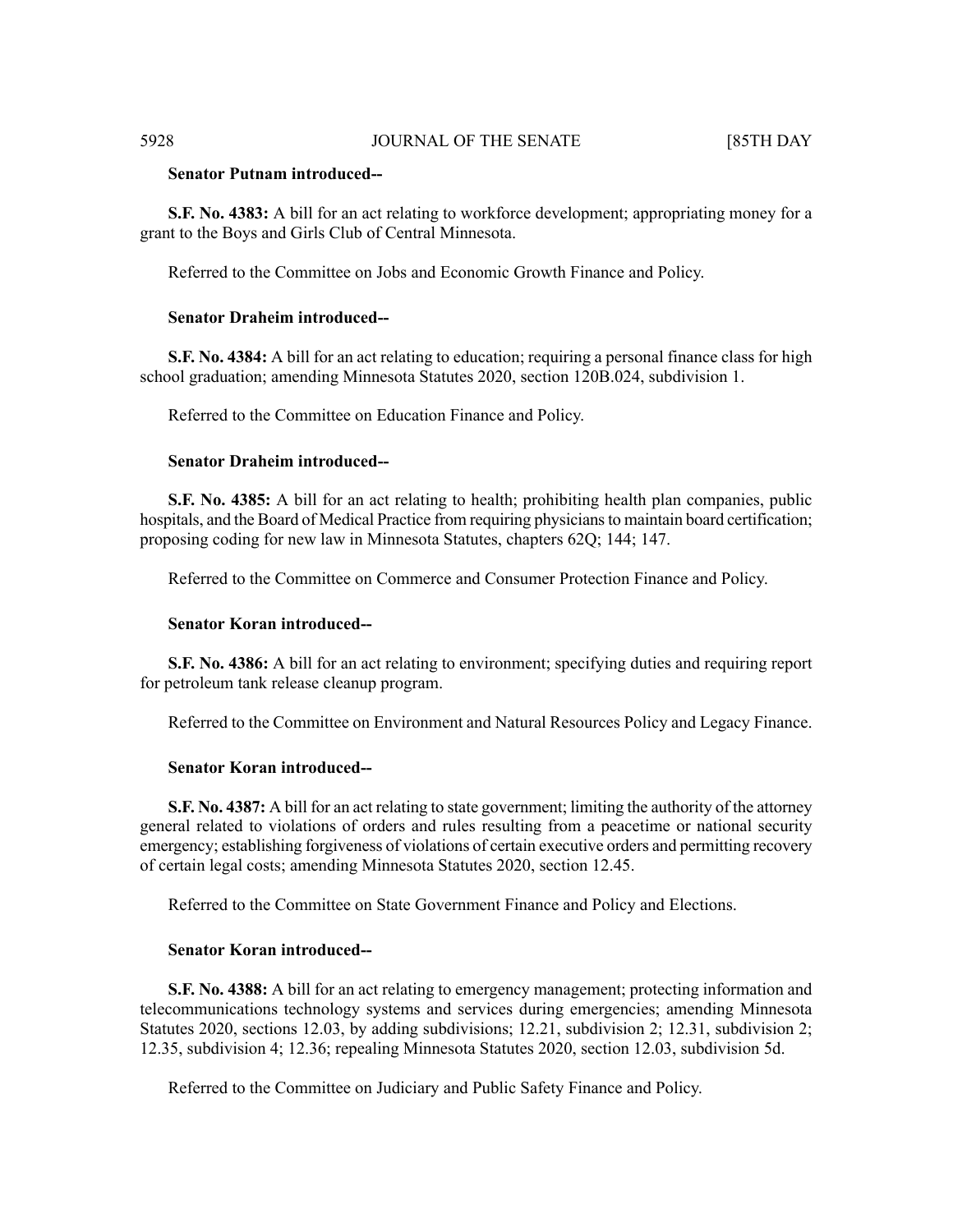# **Senator Koran introduced--**

**S.F. No. 4389:** A bill for an act relating to health; modifying provisions governing medical cannabis manufacturer registration and registration renewal; amending Minnesota Statutes 2020, sections 152.25, subdivision 1; 152.35.

Referred to the Committee on Health and Human Services Finance and Policy.

# **MOTIONS AND RESOLUTIONS**

Senator Dibble moved that the names of Senators Johnson Stewart and Dziedzic be added as co-authors to S.F. No. 2502. The motion prevailed.

Senator Housley moved that the name of Senator Johnson Stewart be added as a co-author to S.F. No. 3195. The motion prevailed.

Senator Port moved that the names of Senators Clausen, Fateh, and Carlson be added as co-authors to S.F. No. 3283. The motion prevailed.

Senator Rarick moved that the name of Senator Draheim be added as a co-author to S.F. No. 3320. The motion prevailed.

Senator Champion moved that the name of Senator López Franzen be added as a co-author to S.F. No. 3639. The motion prevailed.

Senator Abeler moved that the name of Senator Tomassoni be added as a co-author to S.F. No. 3699. The motion prevailed.

Senator Rosen moved that the name of Senator Bigham be added as a co-author to S.F. No. 3784. The motion prevailed.

Senator Hoffman moved that the name of Senator Putnam be added as a co-author to S.F. No. 3972. The motion prevailed.

Senator Dibble moved that the name of Senator Dziedzic be added as a co-author to S.F. No. 3995. The motion prevailed.

Senator Nelson moved that the name of Senator Dziedzic be added as a co-author to S.F. No. 4010. The motion prevailed.

Senator Pratt moved that the name of Senator Pappas be added as a co-author to S.F. No. 4197. The motion prevailed.

Senator Jasinski moved that the name of Senator Bigham be added as a co-author to S.F. No. 4212. The motion prevailed.

Senator Champion moved that the names of Senators Johnson Stewart and Dibble be added as co-authors to S.F. No. 4213. The motion prevailed.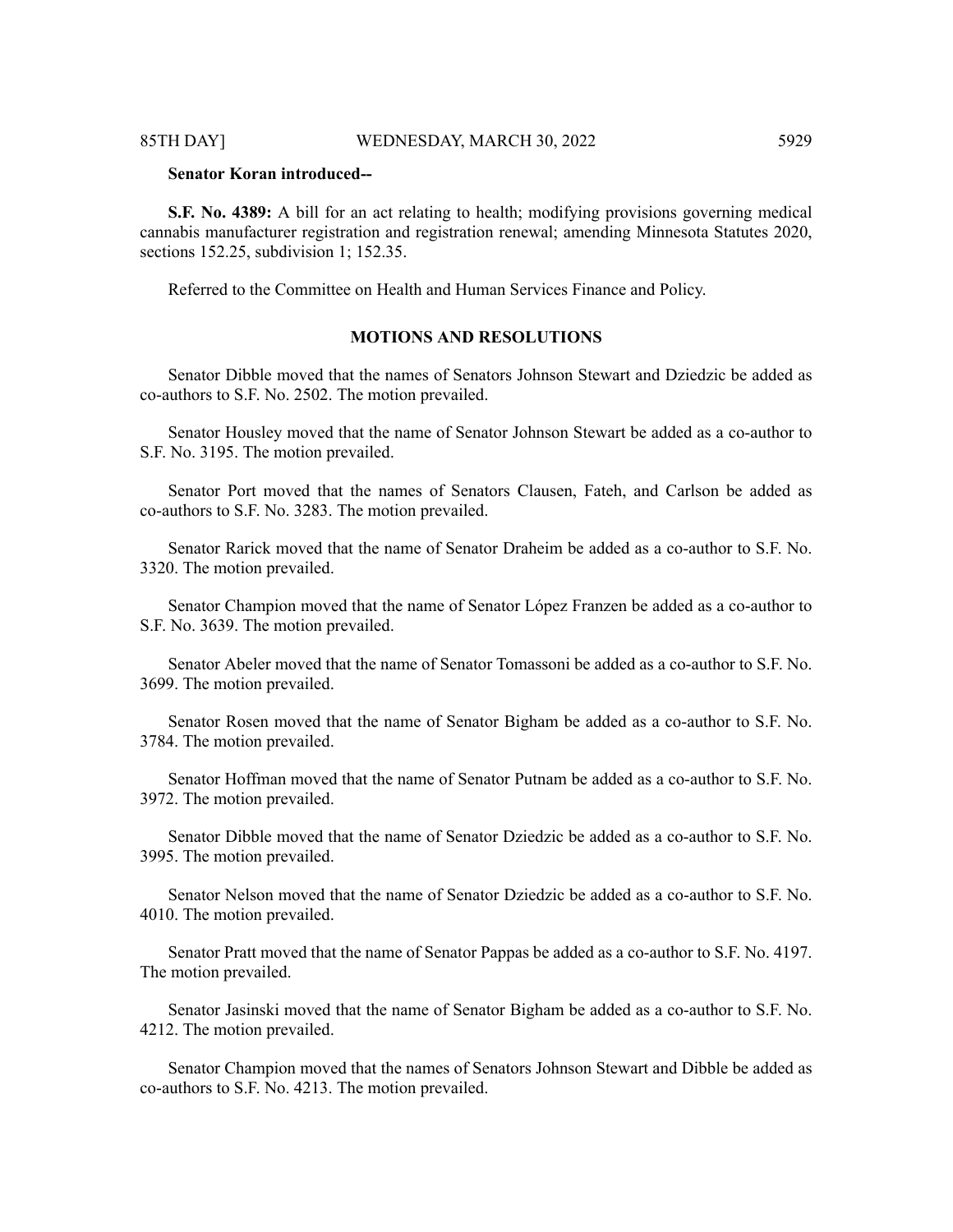Senator Eken moved that the name of Senator Carlson be added as a co-author to S.F. No. 4265. The motion prevailed.

# **Senator Ingebrigtsen introduced --**

**Senate Resolution No. 120:** A Senate resolution congratulating Douglas M. Dahlheimer on his 100th birthday.

Referred to the Committee on Rules and Administration.

# **ADJOURNMENT**

Senator Miller moved that the Senate do now adjourn until 11:00 a.m., Thursday, March 31, 2022. The motion prevailed.

Cal R. Ludeman, Secretary of the Senate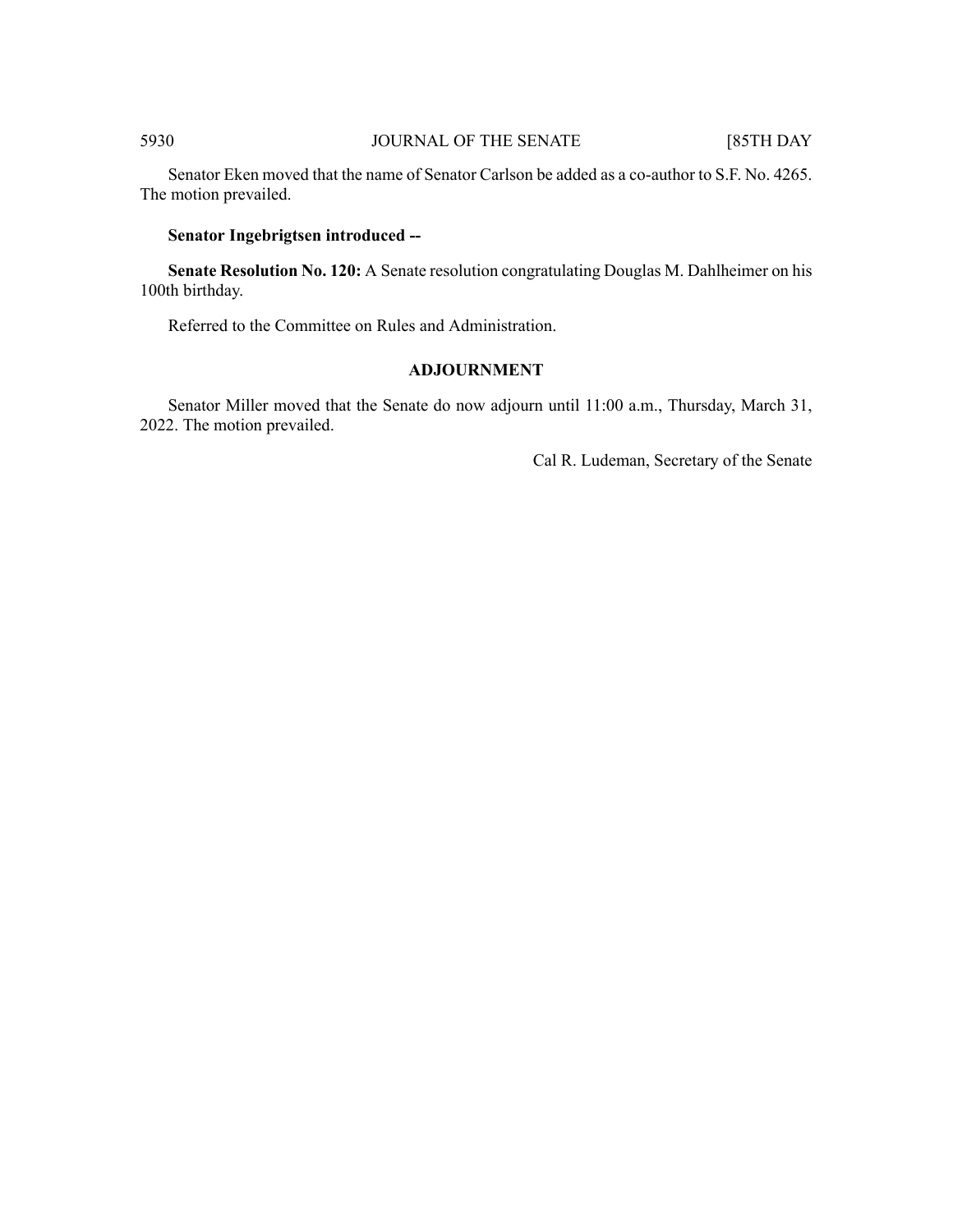# **INDEX TO DAILY JOURNAL**

# **Wednesday, March 30, 2022**

#### **REPORTS OF COMMITTEES**

S.F. Nos. Page H.F. Nos. Page . . . . . . . . . . . . 5915 . . . . . . . . . . . . 5924 . . . . . . . . . . . . 5915 . . . . . . . . . . . . 5916 . . . . . . . . . . . . 5921 . . . . . . . . . . . . 5916 . . . . . . . . . . . . 5915 . . . . . . . . . . . . 5924 . . . . . . . . . . . . 5923 . . . . . . . . . . . . 5916 . . . . . . . . . . . . 5918 . . . . . . . . . . . . 5918 . . . . . . . . . . . . 5923 . . . . . . . . . . . . 5924 . . . . . . . . . . . . 5917 . . . . . . . . . . . . 5917 . . . . . . . . . . . . 5913 . . . . . . . . . . . . 5912 . . . . . . . . . . . . 5913 . . . . . . . . . . . . 5918 . . . . . . . . . . . . 5915 . . . . . . . . . . . . 5913

#### **SECOND READINGS**

| S.F. Nos.   | Page        | H.F. Nos. | Page |
|-------------|-------------|-----------|------|
|             | $915$ 5925  |           |      |
| $2352$ 5925 |             |           |      |
| 27675925    |             |           |      |
|             | $3355$ 5925 |           |      |
|             | $3364$ 5925 |           |      |
|             | $3853$ 5925 |           |      |
|             | $3933$ 5925 |           |      |
|             | $4050$ 5925 |           |      |
|             | $4200$ 5925 |           |      |
|             | 42125925    |           |      |
|             | $4214$ 5925 |           |      |